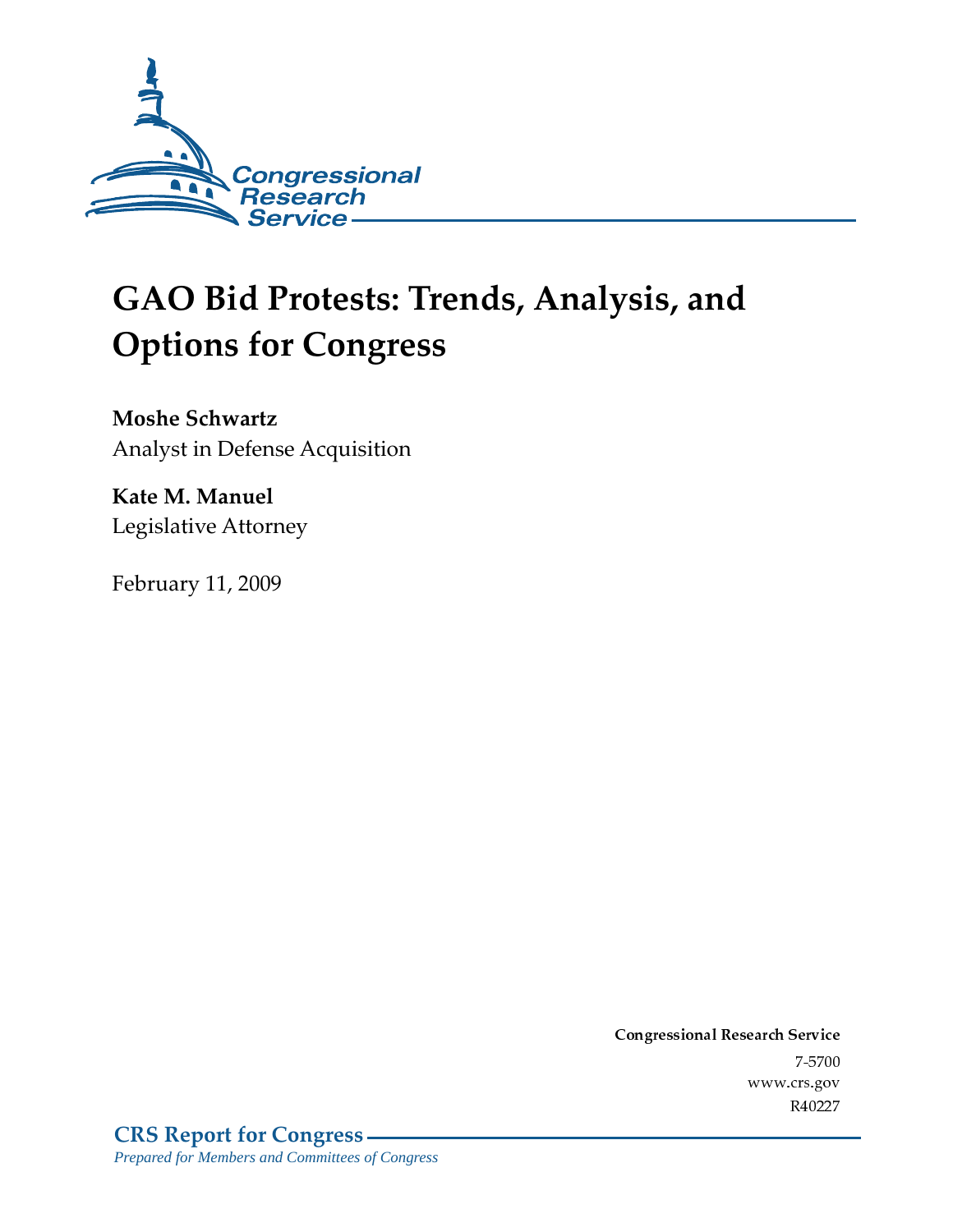## Summary

Bid protests filed with the Government Accountability Office (GAO) have recently received increased congressional scrutiny due to protests of high-profile awards and reports that the number of protests is increasing. The delay of contract award or performance triggered by a GAO protest, coupled with the increasing number of GAO protests, has also prompted concerns about the potential impact of protests upon government agency operations, especially in the Department of Defense.

GAO is one of three forums with authority to hear general bid protests against the government. The GAO's bid-protest process includes some unique features—most notably, the automatic stay of contract award or performance during a GAO protest—that make GAO a desirable forum for many disappointed bidders and offerors.

In recent years, the number of protests filed with GAO has steadily increased. Excluding protests from expanded jurisdiction, the number of bid protests increased steadily from approximately 1,150 in Fiscal Year (FY) 2001 to over 1,550 in FY2008, an increase of 37%. However, most of these protests were dismissed, withdrawn by the protester, or settled prior to GAO issuing an opinion. Since FY2001, on average, GAO issued an opinion on only 22% of bid protests; on average, GAO opinions sustained the protest approximately 20% of the time.

From FY2001 to FY2008, on average 5% of bid protests were sustained; neither the number—nor percentage—of protests sustained during the period increased significantly. In FY2001, GAO sustained 66 protests, or 6% of all protests. In FY2008, GAO sustained 60 protests, or 4% of all protests filed, despite a 37% increase in the number of bid protests filed over the same period. According to GAO officials, among the most common grounds for sustaining protests are the contracting agencies not maintaining adequate documentation, errors in how agency officials conduct discussions with offerors, flaws in cost evaluations, and contracting agencies not adhering to established evaluation criteria.

Protesters can obtain relief from a protest when GAO sustains a protest or when agencies voluntary act to correct the allegation charged in the protest. The percentage of protesters obtaining relief from an agency is called the effectiveness rate. The effectiveness rate may be a good way to measure the number of protests that have actual or potential merit. From FY2001 to FY2008, the effectiveness rate of GAO protests gradually increased from 33% to 42%, respectively. The increase in the effectiveness rate could indicate that not only are the number of protests increasing but the number of protests that have merit is increasing.

The number of bid protests filed against the Department of Defense (DOD) consistently increased, from approximately 600 in FY2001 to approximately 840 in FY2008, an increase of 38%. During the same period, on average, 60% of all bid protests involved DOD contracts even though DOD accounted for an average of 68% of all federal spending. From FY2001 to FY2008, neither the number—nor percentage—of bid protests sustained against DOD has consistently increased. According to data provided by GAO, protests against DOD were not sustained at a higher rate than the rest of government.

This report contains options for Congress related to minimizing the number of protests filed with GAO and the delay of award/execution often associated with protests being sustained.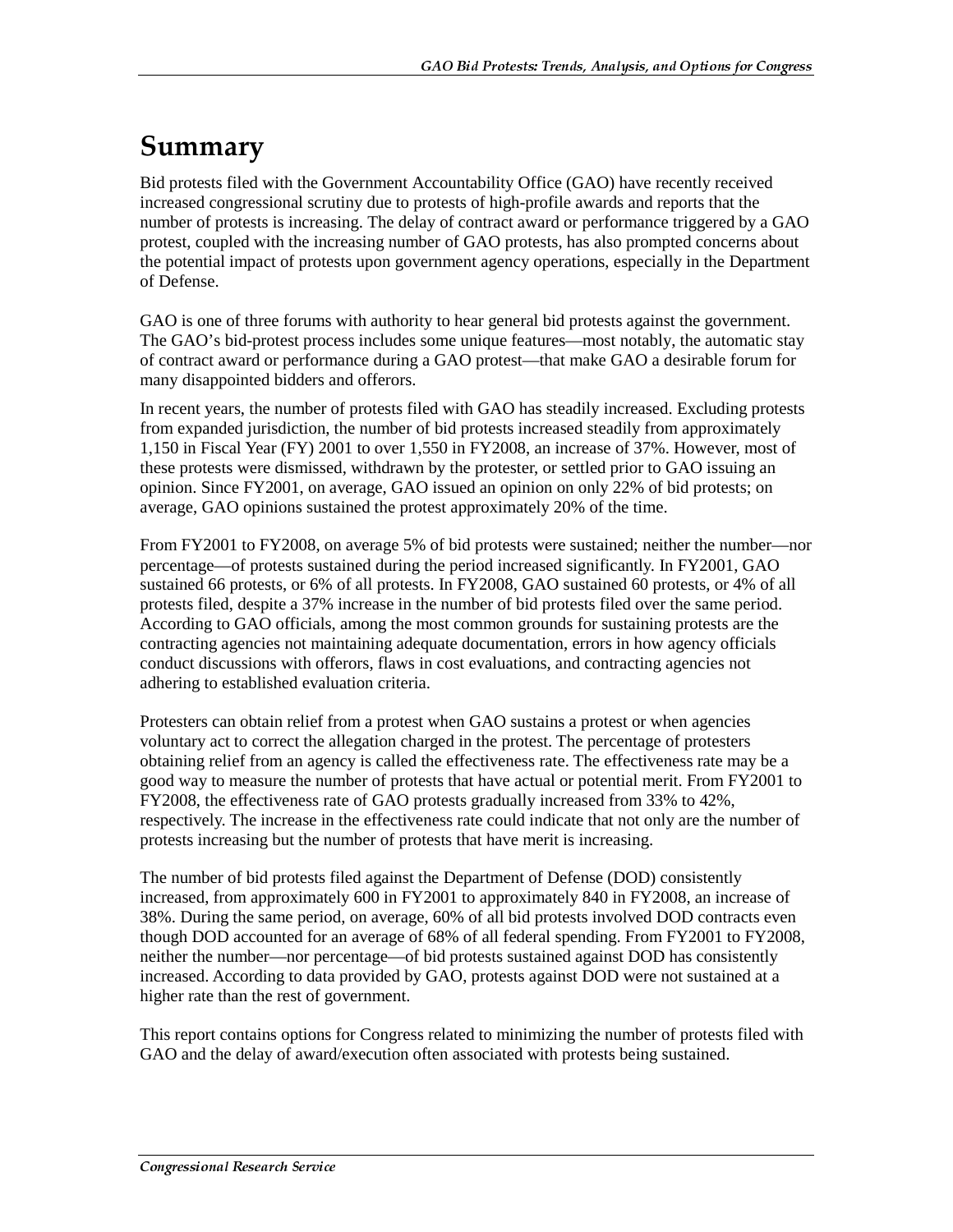## **Contents**

## Figures

### **Tables**

| Table A-2. Comparison of Protests Filed Against DOD vs. Civilian Agencies 17 |  |
|------------------------------------------------------------------------------|--|

## Appendixes

|--|--|

### Contacts

|--|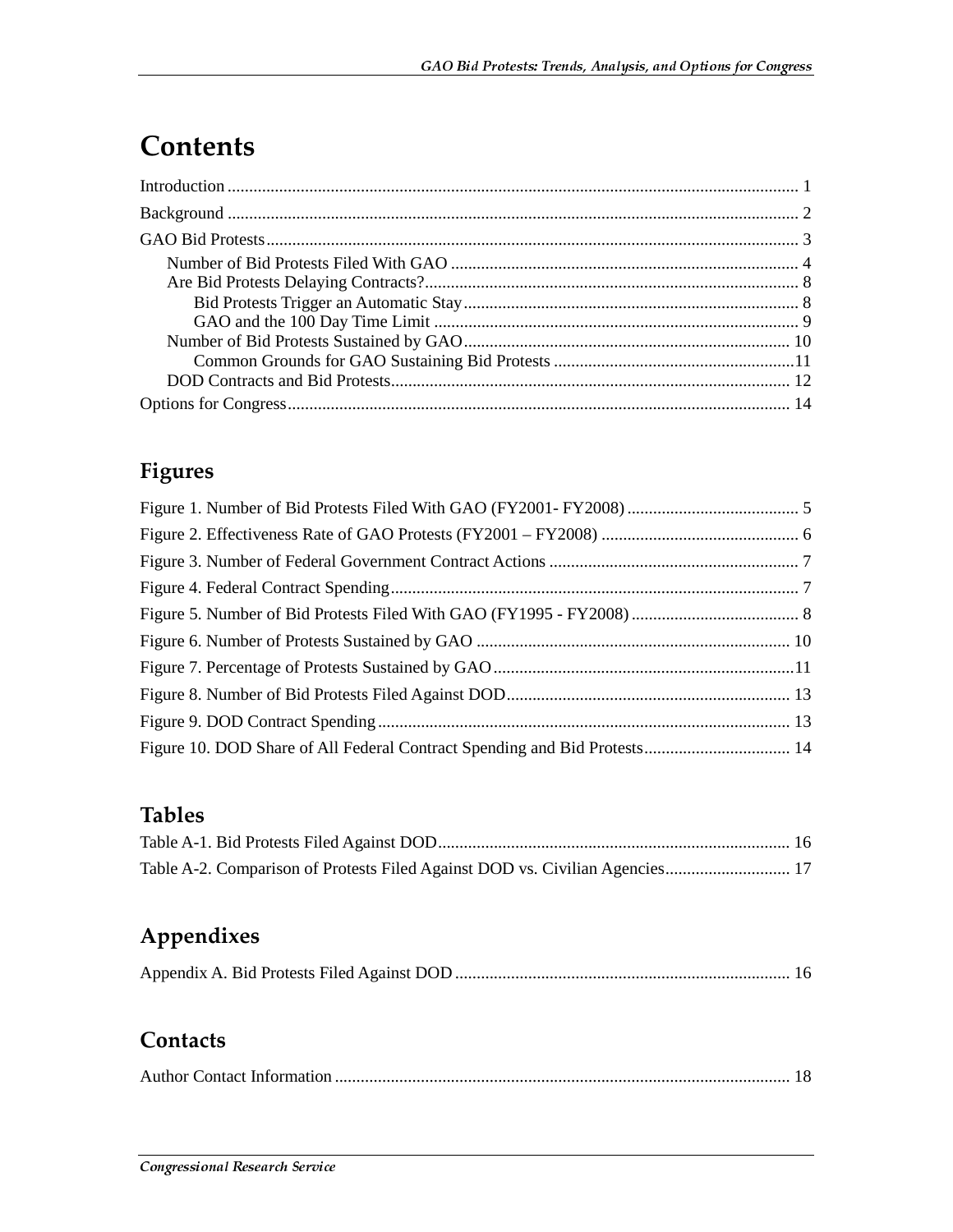## <u>Introduction</u>

Bid protests filed with the Government Accountability Office (GAO), have received increased congressional scrutiny due to recent protests of high-profile awards reports and reports that the number of protests is increasing.  $1$  On December 22, 2008, the GAO notified Congress that it received 1,652 protests in FY2008, a 17% increase over the number of filings in Fiscal Year (FY) 2007.<sup>2</sup> Some of these protests involved high-profile procurements—such as the Air Force's aerial refueling tankers, and combat, search, and rescue (CSAR-X) helicopters.<sup>3</sup> In one case, the  $110^{th}$ Congress held hearings on a protested procurement and considered legislation that would have precluded government agencies from making a contested award.<sup>4</sup> Additionally, the increasing number of protests filed with GAO, and the impact protests have in delaying contract award or performance, have raised concerns regarding the impact of protests on agency operations, especially in the Department of Defense (DOD). John J. Young, Jr., then Acting Under Secretary of Defense for Acquisition, Technology and Logistics, issued a memorandum in August 2007 in which he described bid protests as "extremely detrimental to the warfighter and taxpayer," and said that "[t]he Defense Department must take steps in an effort to avoid these protest situations."<sup>5</sup> Partly in response to such concerns, the House Armed Services Committee, in authorizing DOD's budget for FY2009, requested that GAO investigate and report on the impact of bid protests on DOD.<sup>6</sup>

This report is one of two providing Congress with background on the GAO bid-protest process. It analyzes (1) trends in bid protests filed with GAO, (2) the impact bid protests have in delaying contracts, (3) the most common grounds for GAO to sustain a protest, and (4) trends in bid protests filed against DOD. Its companion report, CRS Report R40228, *GAO Bid Protests: An Overview of Timeframes and Procedures*, by Kate M. Manuel and Moshe Schwartz, provides an overview of the GAO bid protest process, including (1) what issues can be protested, (2) who can file or be a party to a protest, (3) the procedures for bringing and resolving protests, (4) the timeframes involved in protests, (5) the automatic stay of contract award or performance triggered by a protest, as well as the basis for agency overrides of automatic stays and judicial

<sup>&</sup>lt;sup>1</sup> Bid protests are formal, written objections to an agency's solicitation for bids or offers; cancelation of a solicitation; or award or proposed award of a contract. See: 31 U.S.C. § 3551(1)(A)-(D).

 $2$  This figure includes 89 requests for reconsideration and 87 bid protests filed as a result of GAO's expanded jurisdiction over task orders (49 filings), A-76 protests (30 filings), and Transportation Security Administration protests (8 filings). See GAO, *GAO Bid Protest Annual Report to the Congress for Fiscal Year 2008*, Dec. 22, 2008, available at http://www.gao.gov/special.pubs/bidpro08.pdf*.* Last visited, January 13, 2009.

<sup>3</sup> *See, e.g.*, Dana Hedgepeth & Robert O'Harrow, Jr., Air Force Faulted over Handling of Tanker Deal, *Washington Post*, June 19, 2008, at A1; Michael Fabey, Lockheed Martin Files Another CSAR-X Protest, *Aviation Week*, June 12, 2007, *available at* 

http://www.aviationweek.com/aw/generic/story.jsp?id=news/CSAR061207.xml&headline=Lockheed%20Martin%20Fi les%20Another%20CSAR-X%20Protest&channel=defense.

<sup>4</sup> *See,* Air Force Aerial Refueling Tanker Replacement: Hearing before the House Committee on Armed Services, July 10, 2008; KC-X Tanker Recompete Act, H.R.  $6426$ ,  $110^{th}$  Congress, at § 2(a).

<sup>&</sup>lt;sup>5</sup> Memorandum for Secretaries of the Military Departments, Chairman of the Joint Chiefs of Staff, Under Secretaries of Defense, Aug. 24, 2007, available at

http://acquisition.navy.mil/rda/content/download/5263/23838/file/enhancing%20competition%201-18-2008.pdf.

<sup>6</sup> *Duncan Hunter National Defense Authorization Act for Fiscal Year 2009: Report of the Committee on Armed Services, House of Representatives,* 110th Congress, *on H.R. 5658*, at 394-95 (2008).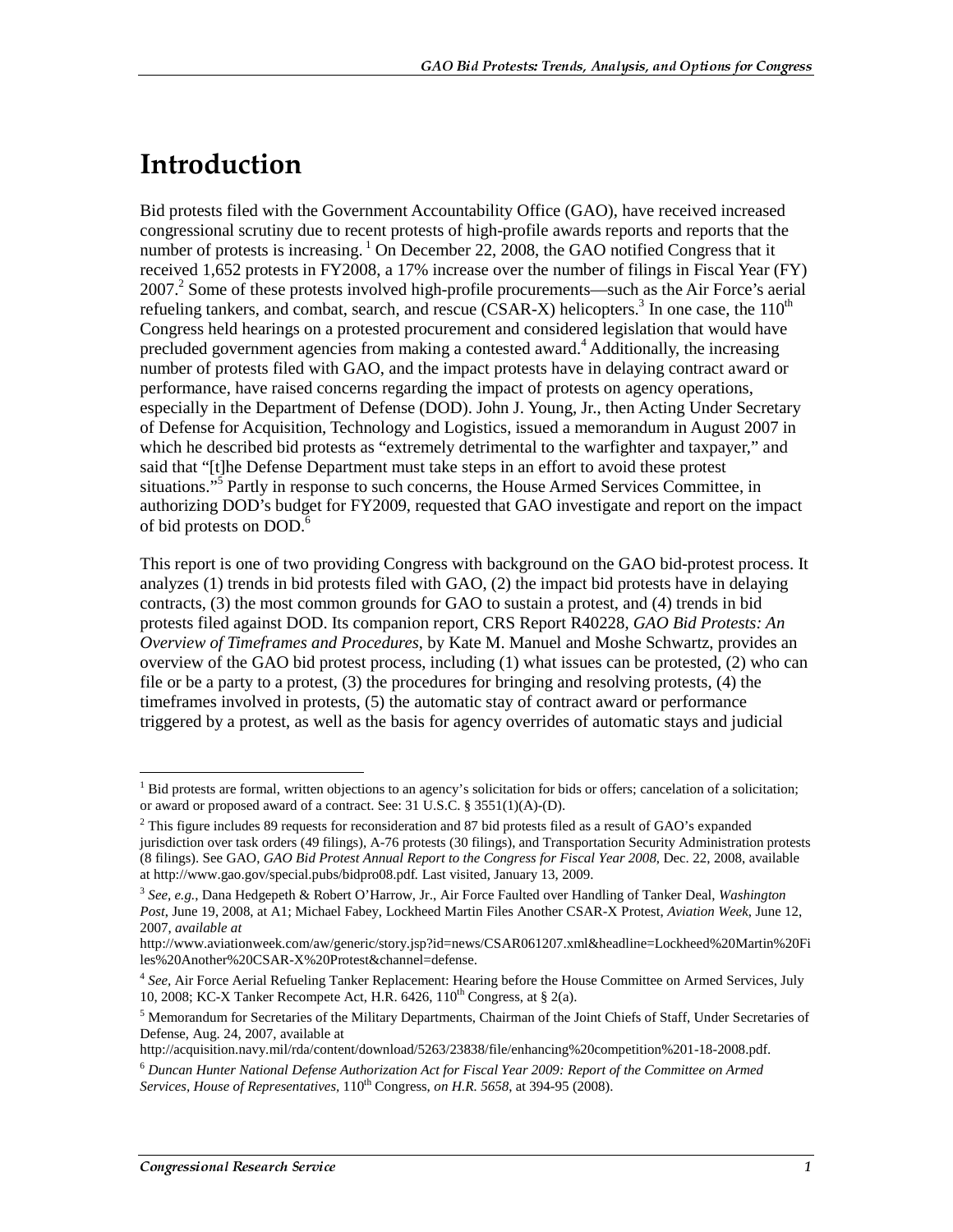review of agency override determinations, (6) the basis and effects of GAO decisions, and (7) reconsideration and "appeal" of decisions.<sup>7</sup>

## Background

The foundation of today's federal procurement system dates back to the Armed Services Procurement Act of 1947 and the Federal Property and Administration Act of 1949.<sup>8</sup> The two post World War II acts, as amended, particularly by the Competition in Contracting Act of 1984, along with the Federal Acquisition Regulation (FAR), constitute most of today's federal procurement system.<sup>9</sup> The FAR, first published in 1984, regulates how the federal government acquires goods and services by codifying uniform policies and procedures for the entire executive branch.<sup>10</sup> The intent of the FAR is to help guide the Federal Acquisition System to "deliver on a timely basis the best value product or service to the [government], while maintaining the public's trust and fulfilling public policy objectives."<sup>11</sup>

One of the guiding principles of the FAR is to promote competition for government contracts.<sup>12</sup> Competition has been an integral part of the federal procurement system since 1781, when the then Superintendent of Finance conducted the first formal open competition by advertising in a local newspaper for contract proposals to provide food for federal employees in Philadelphia.<sup>13</sup> Many of the same principles that held true for the competition in 1781 hold true today.

Today, the federal acquisition process generally begins when an agency determines that it needs a good or service, and that the appropriate method for procuring the good or service is to contract with a private company. For contracts valued in excess of \$100,000, an agency generally develops a solicitation identifying what the agency wants to buy, advertises the solicitation, identifies the method for evaluating offers, and sets a deadline for the submission of bids or proposals. The agency then evaluates the bids or proposals based on the criteria set forth in the solicitation and awards a contract to the winning firm.<sup>14</sup>

In an effort to protect the integrity of the procurement system, the FAR and federal law provide mechanisms for contractors to object to contract awards. Generally, any interested party<sup>15</sup> who

<sup>7</sup> For more on GAO generally, see CRS Report RL30349, *GAO: Government Accountability Office and General Accounting Office*, by Frederick M. Kaiser.

<sup>&</sup>lt;sup>8</sup> See Pub.L. 413 and Pub.L. 152, respectively.

 $9$  The FAR was established to codify uniform policies for acquisition of supplies and services by executive agencies. It is issued and maintained jointly, by the Secretary of Defense, Administrator of General Services, and the Administrator, National Aeronautics and Space Administration. The official FAR appears in the Code of Federal Regulations at 48 CFR Chapter 1. For more information, see http://acquisition.gov/far/index.html. Last visited January 22, 2009.

 $10$  For a copy of the FAR, see http://www.arnet.gov/far/. Last visited January 5, 2008.

 $11$  FAR 1.102.

 $12$  Ibid.

<sup>13</sup> *History of Government Contracting*, p. 49.

<sup>14</sup> For more information on the federal acquisition process, see CRS Report RS22536, *Overview of the Federal Procurement Process and Resources*, by L. Elaine Halchin

<sup>&</sup>lt;sup>15</sup> An interested party is "an actual or prospective offeror whose direct economic interest would be affected by the award of a contract or by the failure to award a contract." See FAR 33.101.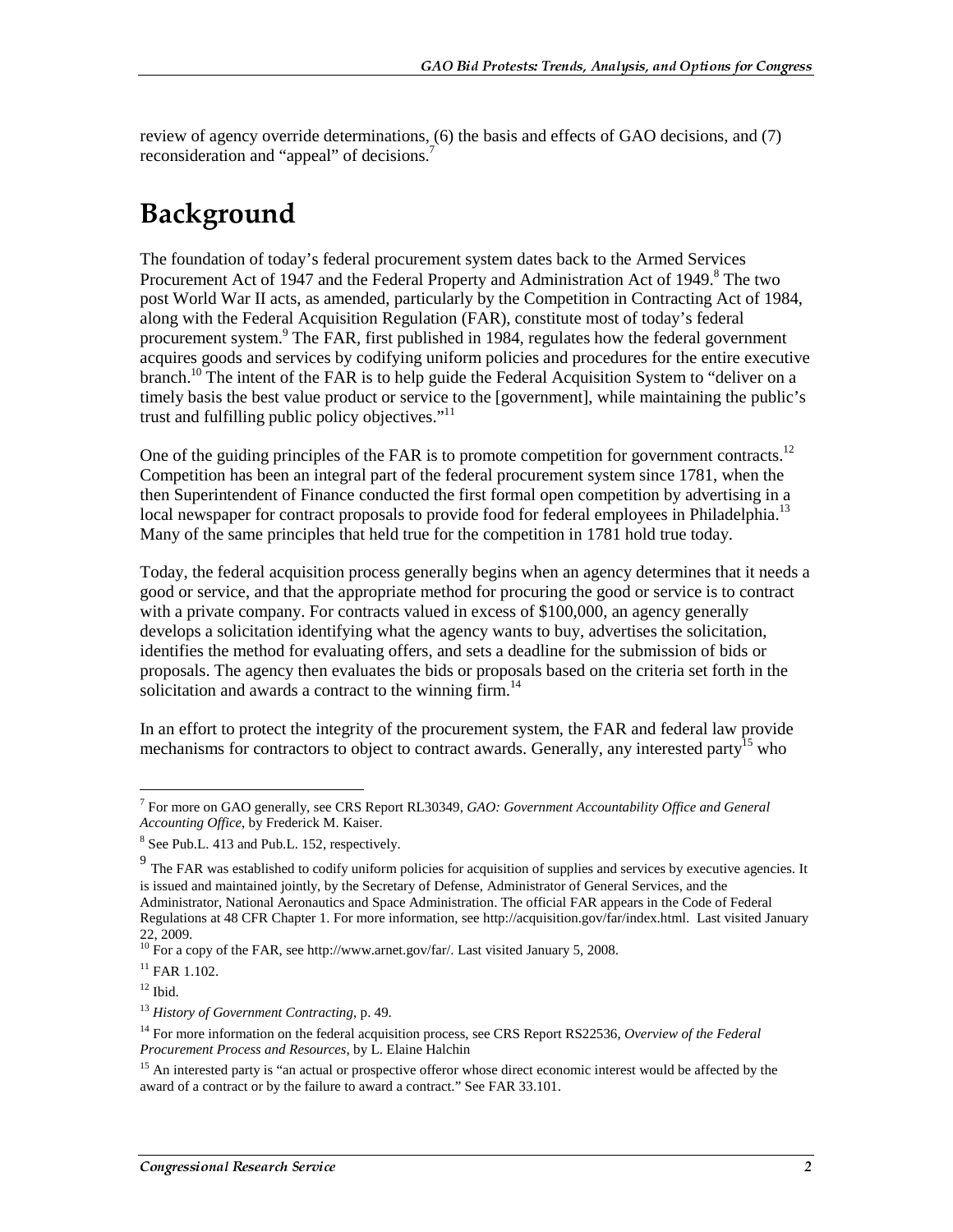believes that a contract has been awarded unlawfully can seek relief and contest the award by filing a bid protest.<sup>16</sup> The Government Accountability Office has been a forum for resolving bid protest disputes for more than 80 years. Historically, however, an interested party could file a protest in a number of forums, including the General Services Board of Contract Appeals and the U.S. District Court. By 2001, Congress had removed bid protest jurisdiction from the General Services Board of Contract Appeals and the U.S. District Court, leaving GAO the sole government-wide forum for hearing administrative protests and the Court of Federal Claims (COFC) the only judicial forum for hearing such protests.<sup>17</sup> Companies can also file a protest with the agency awarding the contract, and under certain circumstances, with specialized entities, such as the Small Business Administration or the Bureau of Indian Affairs.<sup>18</sup> GAO, however, remains the primary forum for resolving government contract bid protests.<sup>19</sup>

## **GAO Bid Protests**

GAO may generally hear protests alleging illegalities or improprieties in solicitations, cancellations of solicitations, or awards or proposed awards of contracts that are filed by interested parties. The procedures for bringing and conducting GAO protests are designed to ensure "the inexpensive and expeditious resolution of [bid] protests" to "the maximum extent practicable."<sup>20</sup> Protesters need not file formal briefs or technical pleadings,<sup>21</sup> can represent themselves,<sup>22</sup> and can have protests decided without hearings.<sup>23</sup> All protests are required to be resolved within 100 calendar days of being filed.<sup>24</sup> The filing of a GAO protest often triggers an automatic stay of contract award or performance that can interrupt agencies' procurement initiatives for as long as the protest is pending.<sup>25</sup>

GAO may deny or sustain bid protests. A denial allows the agency to proceed with the challenged award. A sustained decision, in contrast, generally disrupts the proposed award because GAO accompanies sustainments with recommendations to the agency about the challenged award –

 $16$  A protest is a written objection to a contract award by an interested party. See FAR 33.101.

<sup>&</sup>lt;sup>17</sup> See Clinger-Cohen Act of 1996, Pub. L. 104-106, 110 Stat. 679 (1996) and Administrative Dispute Resolution Act of 1996, Pub.L. 104-320, 110 Stat. 3870 (1996). See also W. Noel Keyes, *Government Contracts Under the Federal Acquisition Regulation*, 3rd ed. (West Publishing, 2003), p. 734. See 31 U.S.C. § 3556 for the authority of the awarding agency, GAO, and COFC to hear bid protests.

<sup>&</sup>lt;sup>18</sup> See FAR Subpart 19.3

 $19$  GAO was established in 1921 as an independent auditor of government agencies and activities by the Budget and Accounting Act of 1921 (42 Stat. 23). Today, GAO provides a variety of services to Congress that extend beyond its original functions and duties, including oversight, investigation, review, and evaluation of executive programs, operations, and activities. For more information on the GAO, see CRS Report RL30349, *GAO: Government Accountability Office and General Accounting Office*, by Frederick M. Kaiser. See also the GAO website at [http://www.gao.gov].

<sup>20 31</sup> U.S.C. § 3554(a)(1).

 $^{21}$  4 C.F.R. § 21.1(f).

<sup>22</sup> GAO, Office of General Counsel, *Bid Protests at GAO: A Descriptive Guide*, 8th ed. (2006), "Background," ¶1, *available at* http://www.gao.gov/special.pubs/og96024.htm.

 $23$  4 C.F.R. § 21.7(a).

<sup>&</sup>lt;sup>24</sup> 31 U.S.C. § 3554(a)(1). The GAO must also resolve timely supplemental or amended protests within this timeframe, if possible. 4 C.F.R. § 21.9(c).

<sup>&</sup>lt;sup>25</sup> 31 U.S.C. § 3553(c)-(d). However, in certain circumstances, a timely protests will not result in an automatic stay.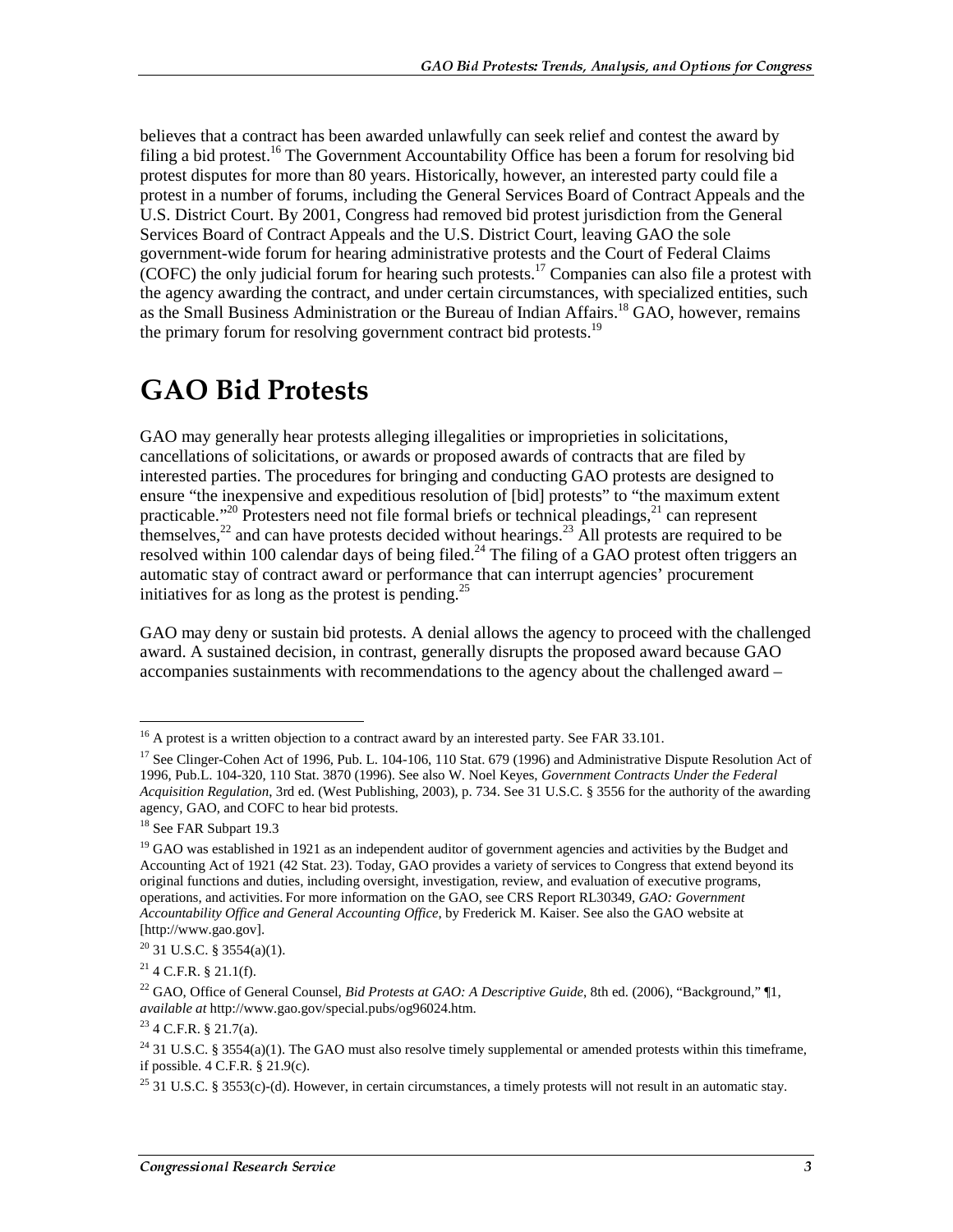such as re-competing the contract or issuing a new solicitation.<sup>26</sup> GAO's recommendations are not legally binding upon the agency, but the agency must notify GAO if it does not fully implement GAO's recommendations.<sup>27</sup> GAO is, in turn, required to inform Congress of any instances in which agencies do not fully implement GAO recommendations.<sup>28</sup> Agencies generally comply with GAO recommendations on protested procurements.<sup>29</sup> Protesters that are disappointed with GAO's decision can seek reconsideration from GAO.<sup>30</sup> They can also effectively "appeal" GAO's decision by filing a new bid protest with the Court of Federal Claims.<sup>31</sup> For more information regarding the GAO bid protest process, please see CRS companion report *GAO Bid-Protests: An Overview of Its Timeframes and Procedures*.

### Number of Bid Protests Filed With GAO

As previously mentioned, GAO notified Congress that it received 1,652 protests in FY2008, a 17% increase over the number of filings in  $\frac{17}{2007}$ .<sup>32</sup> However, Congress expanded GAO's jurisdiction in FY2007 to include hearing protests on task orders, A-76 contracts, and Transportation Security Administration contracts.<sup>33</sup> The reported number of protests filed in  $FY2008$  includes 87 bid protests filed as a result of the expanded jurisdiction.<sup>34</sup> Excluding protests from expanded jurisdiction, the number of protest in FY2008 increased 11% over the number of filings in FY2007. From FY2001 to FY2008, the number of bid protests filed steadily increased from approximately 1,150 to over 1,550, respectively, an increase of 37% (see **Figure 1**). Most protests are dismissed, withdrawn by the protester, or settled prior to GAO issuing an opinion. Since FY2001, on average, GAO issued an opinion on only 22% of bid protests. Of the opinions issued during this period, on average, GAO sustained the about 20% of the time. As a result, from FY2001 to FY2008, approximately 5% of all protests filed were sustained (see **Figure 1**).

 $\overline{a}$ 

 $34$  Ibid.

 $26$  31 U.S.C. § 3554(b)(1)(A)-(G).

 $27$  31 U.S.C. § 3554(b)(3).

<sup>28</sup> *Id*.

 $^{29}$  Based on CRS Analysis of Comptroller General annual reports to Congress for FY 2001 – FY 2008. See http://www.gao.gov/decisions/bidproan.htm for copies of the reports.

 $30$  4 C.F.R. § 21.14(a).

<sup>31 31</sup> U.S.C. § 3556.

<sup>32</sup> See U.S. Government Accountability Office, *GAO Bid Protest Annual Report to the Congress for Fiscal Year 2008*, December 22, 2008, available at http://www.gao.gov/special.pubs/bidpro08.pdf*.* Last visited, January 13, 2009.

<sup>33</sup> For more information on GAO's expanded jurisdiction, see *GAO Bid-Protests: An Overview of Its Timeframes and Procedures*.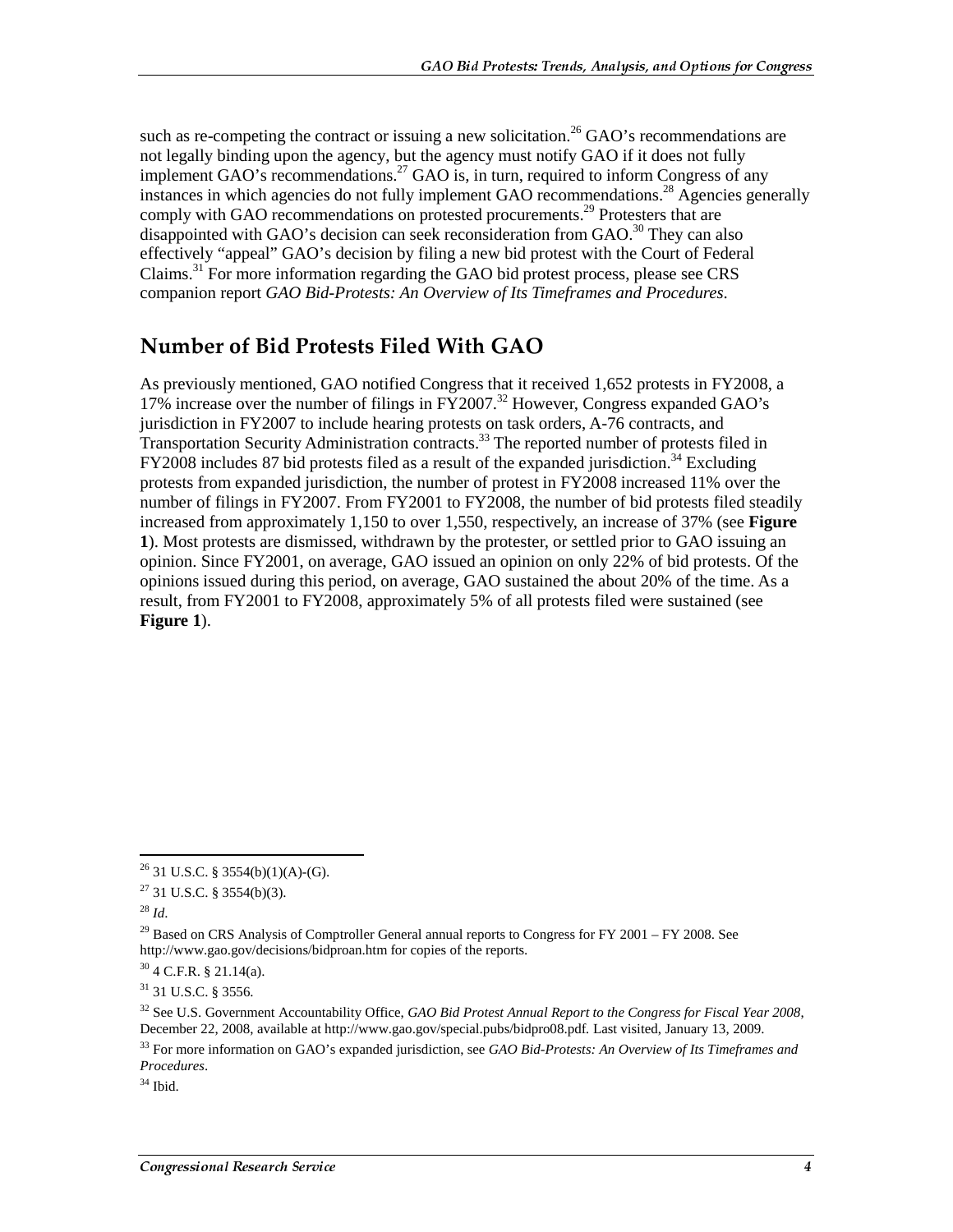

Source: CRS Analysis of Comptroller General annual reports to Congress for FY 2001 – FY 2008. See http://www.gao.gov/decisions/bidproan.htm for copies of the reports.

Notes: FY 2008 data exclude bid protests filed as a result of GAO's expanded jurisdiction over task orders (49 filings), A-76 protests (30 filings), and Transportation Security Administration protests (8 filings).

In addition to GAO sustaining a protest, protesters can also obtain relief when a contracting agency voluntary acts to correct the allegation charged in the protest. Many analysts consider the increasing willingness of agencies to voluntarily take corrective action as one of the most significant trends in bid protests. Such voluntary action by an agency could indicate that the agency believes that a given protest has merit.

In statistical terms, the R<sup>1</sup> value for the linear trend line is 0.6418. R<sup>2</sup> is a statistical term used to describe the statistical terms of the statistical terms of the distantial terms of the statistical term of  $G$  G good with the value is to one, the between the fit of the trend line of the state points. Never the R value is to one, the better the fit of the trend line to the state. Menting and the data didition to GAO sustaining a pr closer the re-value is to one, the better the fit of the denot line to the data.<br>
dddition to GAO sustaining a protest, protesters can also obtain the protest<br>
cicy voluntary acts to correct the allegation charged in the p The percentage of protesters obtaining relief – either through a protest being sustained or through voluntary action taken by an agency—is called the effectiveness rate. The effectiveness rate may be a good way to measure the number of protests that have actual or potential merit. From FY2001 to FY2008, the effectiveness rate of GAO protests grew from 33% to 42%, respectively (see **Figure 2**).35 The increase in the effectiveness rate could indicate that not only are the number of protests increasing but the number of protests that have merit is also increasing.

<sup>&</sup>lt;sup>35</sup> Some have attributed the increase in the effectiveness rate to the predictable nature of GAO opinions. If GAO decisions are sufficiently predictable to allow agencies to determine how GAO will rule in a given situation, agencies are more likely to voluntarily take corrective action than wait for GAO to sustain a protest.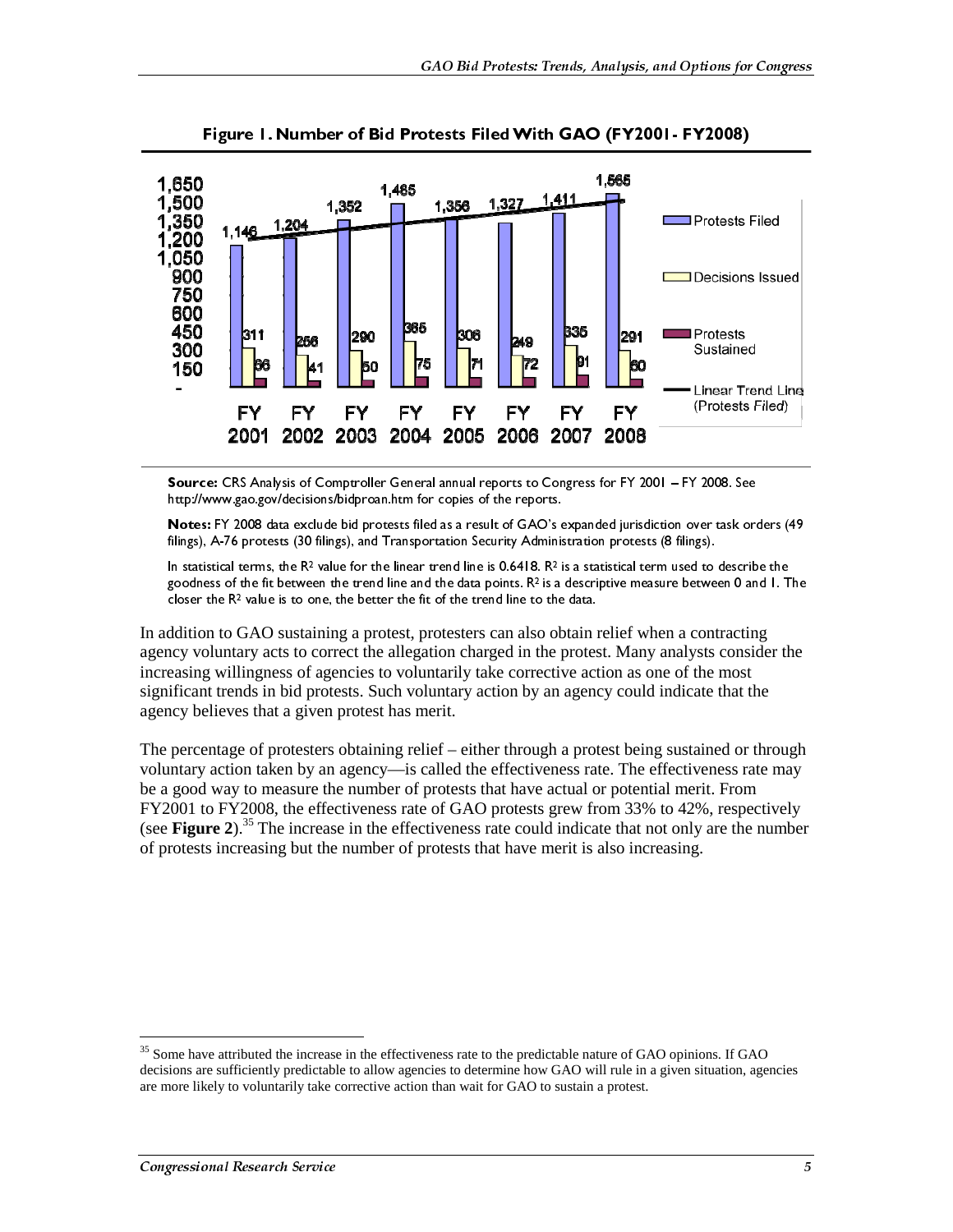

Source: CRS Analysis of Comptroller General annual reports to Congress for FY 2001 – FY 2008. See http://www.gao.gov/decisions/bidproan.htm for copies of the reports.

Notes: Based on a protester obtaining some form of relief from the agency, as reported to GAO.

Recent media reports discussing the increase in protests have fueled the debate over why the number of protests is rising.<sup>36</sup> Some analysts may take the increase as evidence that the government's ability to properly award contracts is getting worse. Others may attribute the trend to an increasing willingness of companies to file protests. Such analysts might argue that the increase in value of individual contracts and longer periods of contract performance make contractors more desperate to win each contract—and more willing to protest an award.

The number—and value—of contract actions signed by the federal government has grown at a faster rate than the number of protests filed with GAO.<sup>37</sup> According to *USAspending.gov*, between FY2001 and FY2008, the number of contract actions executed by the federal government increased by almost 600% and the value of those contracts increased over 100% (see **Figures 3 & 4**).38 Even after adjusting for inflation, federal contract spending increased by approximately 80% between FY2001 and FY2007.<sup>39</sup> This compares to a 37% increase in the number of protests filed

 $\overline{a}$ 36 See Donna Borak, "GAO Says Federal Contract Protests by US Businesses Hit 10-Year High in 2008," *Associated Press Newswires*, December 30, 2008; Robert Brodsky, "Bid Protests Reach 10-Year High," *Nextgov.com*, January 5, 2009, www.nextgov.com.

<sup>&</sup>lt;sup>37</sup> Contract actions reported by *USASpending.gov* includes contract modifications and other actions that can not be protested to GAO. Because the data set for contract actions is more expansive that the pool of actions that can be protested with GAO, the analyses that follow are used to identify trends.

<sup>&</sup>lt;sup>38</sup> Data is *USASpending.gov* is updated frequently; data from the website that is used in this report was accessed on February 10, 2009. FY2008 data may not be complete. OMB established *USASpending.gov* as required by the Federal Funding Accountability and Transparency Act of 2006 Pub. L. No. 109-282, 120 Stat. 1186 (Sept. 26, 2006), 31 U.S.C. § 6101 note. According to GAO, concerns have been raised over the accuracy of the data contained on the website. Given these reliability concerns, data from USASpending.gov is only used in this report to identify broad trends. See http://www.gao.gov/transition\_2009/agency/omb/ensuring\_awards.php#transition\_2009. Last visited January 9. 2009.

**<sup>39</sup>**Deflators for converting into constant dollars derived from the National Income and Product Accounts Table, Table 1.1.4. Price Indexes for Gross Domestic Product. Last Revised on December 23, 2008. Data not yet available to convert FY2008 data into constant dollars.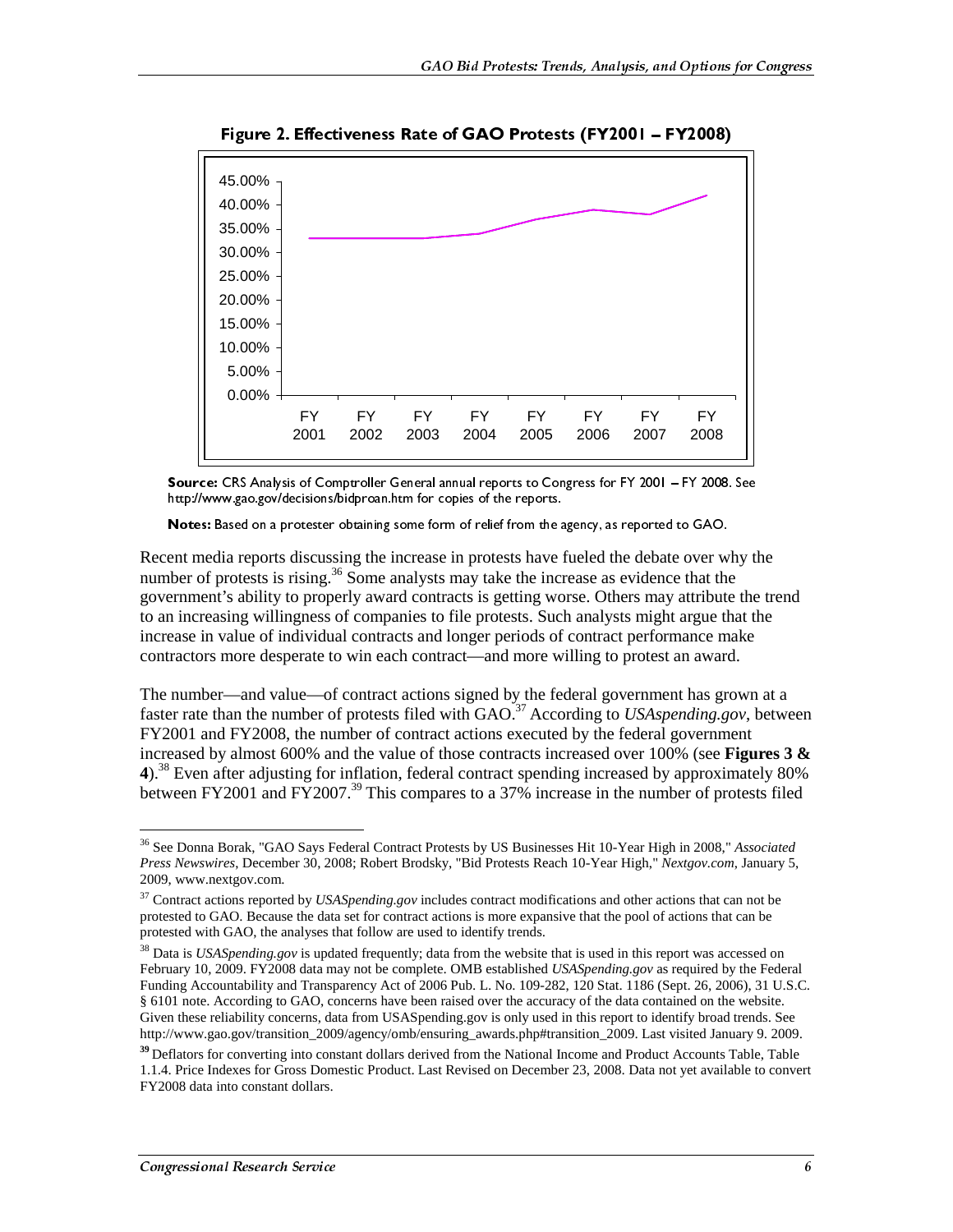with the GAO. Even though the data reported in *USASpending.gov* does not correlate perfectly with the GAO data, some could argue that the trend in increased government contracting activity is clear—the recent rise in protests correlates to an increase in government contracting activity.<sup>4</sup> Others can point out that since contract actions and spending have risen at a faster rate than protests, the proportion of contracts being protested has actually decreased. Put into historical context, the number of protests filed in FY2008 is still substantially lower than the number filed from FY1995 to FY1997 (see **Figure 5**).





Source: CRS Analysis of Data from USASpending.gov.





FY2001 – FY2008 (in Billions)



<sup>40</sup> Contract actions reported by *USASpending.gov* includes contract modifications and other actions that can not be protested to GAO. Therefore, the data set is more expansive that the pool of actions that can be protested with GAO.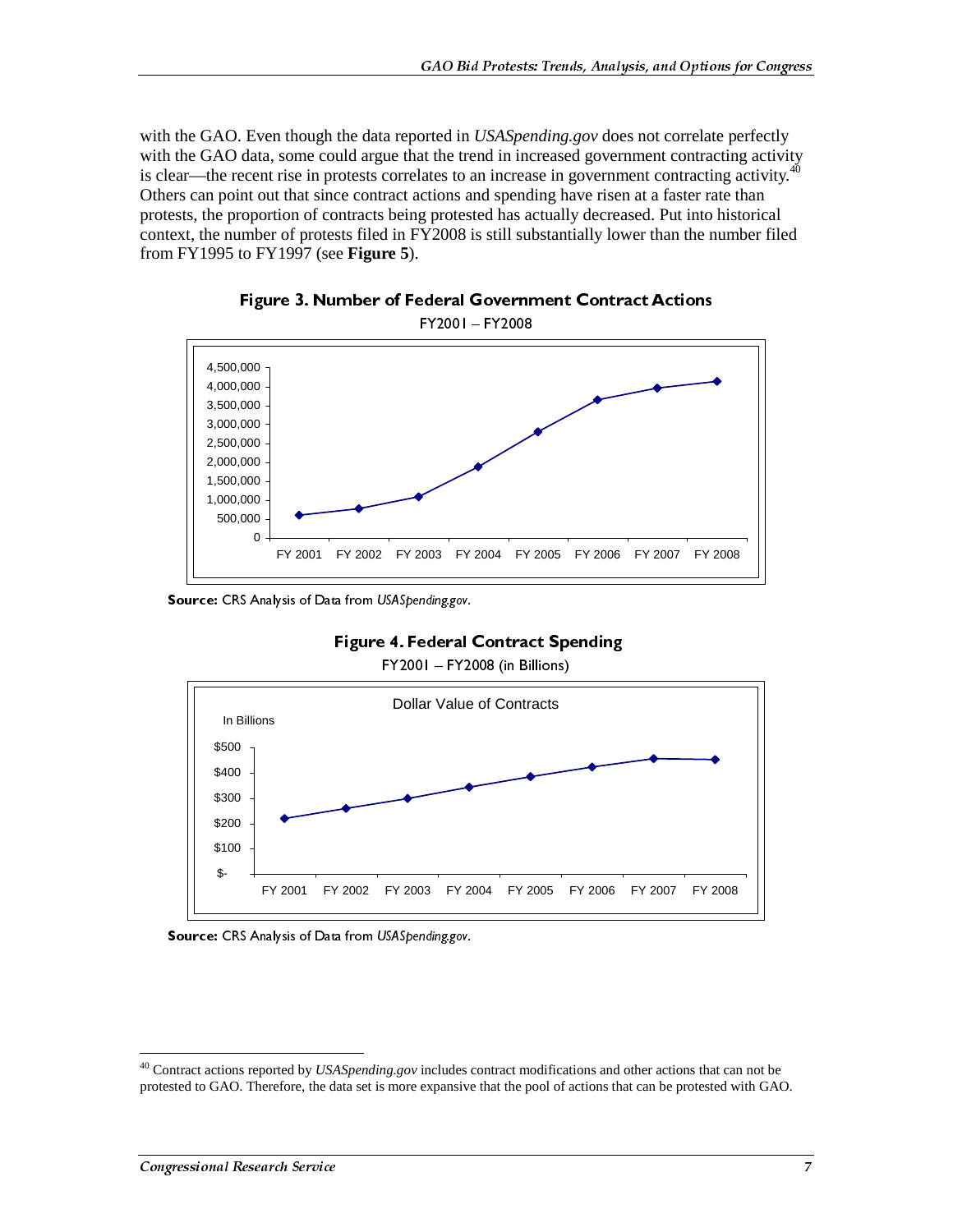

Source: CRS Analysis of Comptroller General annual reports to Congress for FY1996 – FY2008. See http://www.gao.gov/decisions/bidproan.htm for copies of the reports.

Notes: FY 2008 data excludes bid protests filed as a result of GAO's expanded jurisdiction over task orders (49 filings), A-76 protests (30 filings), and Transportation Security Administration protests (8 filings).

### Are Bid Protests Delaying Contracts?

Many analysts and acquisition professionals are concerned that bid protests can delay contract awards for weeks and even months, costing millions of dollars and preventing government from getting the goods and services it needs when it needs them. In an August 2007 memo, John Young, then Acting Under Secretary of Defense for Acquisition, Technology and Logistics, wrote that DOD

has experienced a significant increase in the number of competitive source selection decisions which are protested by industry. Protests are extremely detrimental to the warfighter and the taxpayer. These protest actions consume vast amounts of the time of acquisition, legal, and requirements team members; delay program initiation and the delivery of capability....

A number of high-profile government acquisitions have experienced extensive delays as a result of GAO bid protest decisions. For example, on June 18, 2008, GAO sustained Boeing's protest of the Air Force's award of a contract to Northrop Grumman.<sup>41</sup> More than seven months later, a new Request for Proposal has not yet been issued. Identifying which protests tend to experience the longest delays—and working to minimize such delays—could help the government save hundreds of millions of dollars and receive the goods and services it needs when it needs them.

#### Bid Protests Trigger an Automatic Stay

Under the Competition in Contracting Act (CICA), the mere filing of a bid protest with GAO may trigger an automatic stay, or postponement, of contract award or performance.<sup>42</sup> When a protest is

<sup>&</sup>lt;sup>41</sup> U.S. Government Accountability Office, "GAO Sustains Boeing Bid Protest," press release, June 18, 2008, http://www.gao.gov/press/press-boeing2008jun18\_3.pdf.

<sup>&</sup>lt;sup>42</sup> CICA was enacted as part of the Deficit Reduction Act of 1984, P.L. 98-369, §§ 2701-2753, 98 Stat. 1175 (1984) (continued...)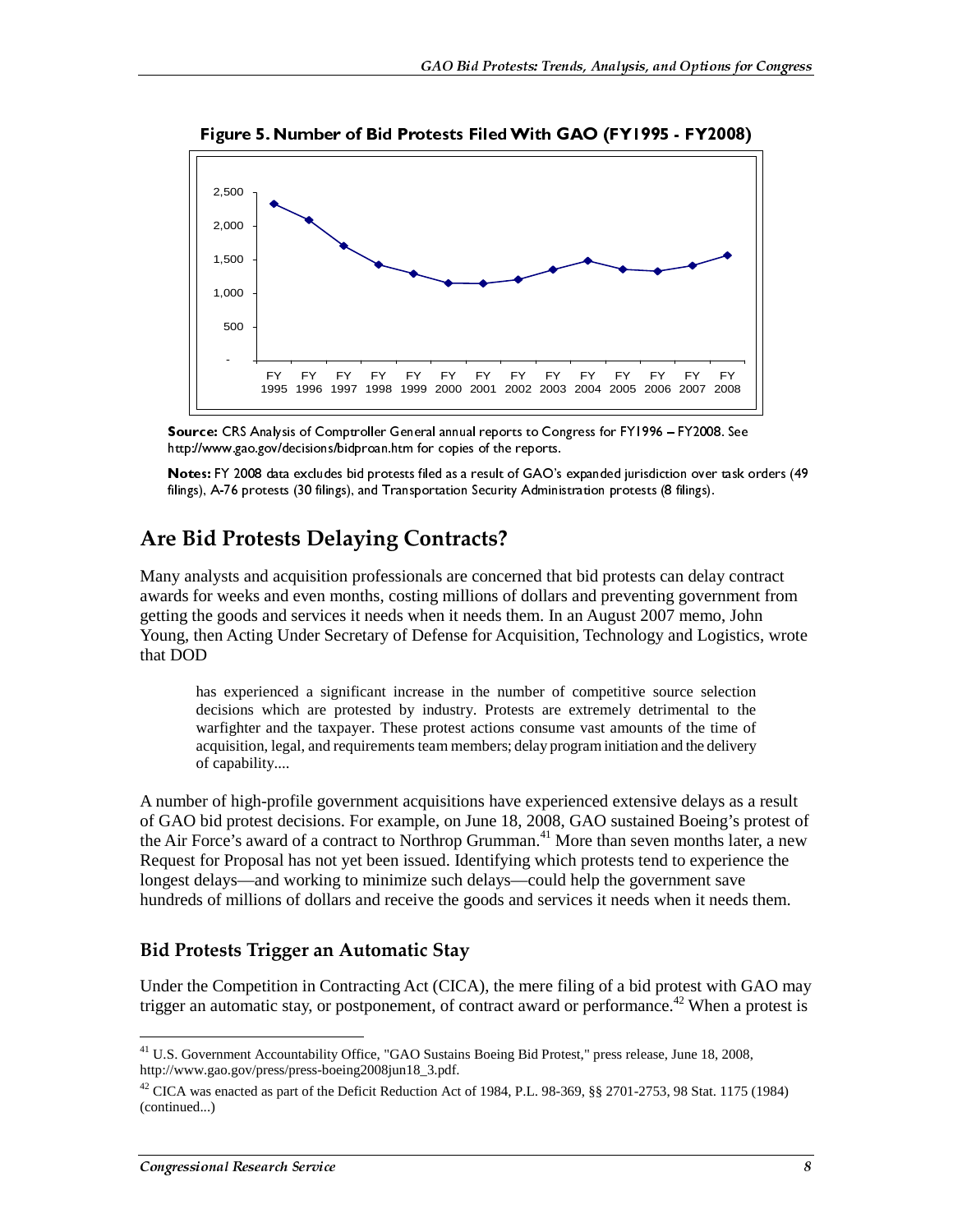filed prior to award, an agency may not award a contested contract until the protest has been resolved.43 Similarly, when a protest is filed after award, the agency must withhold authorization of performance under the contract while the protest is pending.<sup>44</sup> If authorization has not been withheld, the agency must "immediately direct the contractor to cease performance under the contract" until the protest is resolved.<sup>45</sup>

If an agency believes that circumstances are such that further delay in contract execution will have severe consequences, CICA provides grounds for agency overrides of automatic bid-protest stays.46 According to CICA, agencies may override stays when there are "urgent and compelling circumstances" that impact the interests of the United States and when performing the contract is in "the best interests of the United States."<sup>47</sup> According to data provided by GAO, from FY2001 to FY2007 agencies sought to override CICA stays in over 650 contracts, or 7% of all protests filed during the period. $48$ 

#### GAO and the 100 Day Time Limit

GAO is required to complete its involvement in a protest within 100 calendar days of their filing.49 According to GAO officials, GAO has never failed to complete its work within the required time period. In many cases the protest is resolved much earlier.<sup>50</sup> For example, a protest can have a shortened 65-calendar day deadline if the protest is treated under the "express option."51 GAO can also dismiss protests that do not meet filing guidelines within days of filing, and can issue a summary decision on a protest at any time.<sup>52</sup> Since GAO completes its protest work within 100 days of a protest being filed, generally, any delay in contract award or execution that results from a GAO protest can be mitigated by starting the contracting process a few weeks earlier.

In FY2008, approximately 58% of all GAO protests were dismissed, withdrawn by the protester with no further action, or resolved in the agency's favor. Generally, for reasons discussed above, these protests delayed a contract for fewer than 100 days.

In FY2008, approximately 37% of all GAO bid protests were resolved based on the protestor obtaining some form of relief from the agency subsequent to filing a protest—but prior to GAO

 $\overline{a}$ 

 $52$  4 C.F.R. § 21.10(e).

<sup>(...</sup>continued)

<sup>(</sup>codified, in part, at 31 U.S.C. § 3556).

 $^{43}$  31 U.S.C. § 3553(c)(1).

 $44$  31 U.S.C. § 3553(d)(1).

 $45$  31 U.S.C. 3553(c) and (d)

 $^{46}$  31 U.S.C. § 3553(c)(1) & (d)(3). See Ameron, Inc. v. U.S. Army Corp. of Eng'rs, 607 F. Supp. 962, 974 (D.N.J. 1985) (describing the override as a "built-in safety value to prevent undue harm" to the government).

 $47$  See Companion report, GAO Bid-Protests: An Overview of Its Timeframes and Procedures, etal.

<sup>&</sup>lt;sup>48</sup> See Companion report, GAO Bid-Protests: An Overview of Its Timeframes and Procedures etal.

 $^{49}$  31 U.S.C. § 3554(a)(1). The GAO must also resolve timely supplemental or amended protests within this timeframe, if possible. 4 C.F.R. § 21.9(c).

 $50$  Based on conversation with GAO officials, December 17, 2008. According to officials, even in those cases where a supplemental protest is filed, the supplemental protest is generally resolved within 100 days of the filing of the original bid protest.

<sup>51 31</sup> U.S.C. § 3554(a)(2); 4 C.F.R. § 21.10.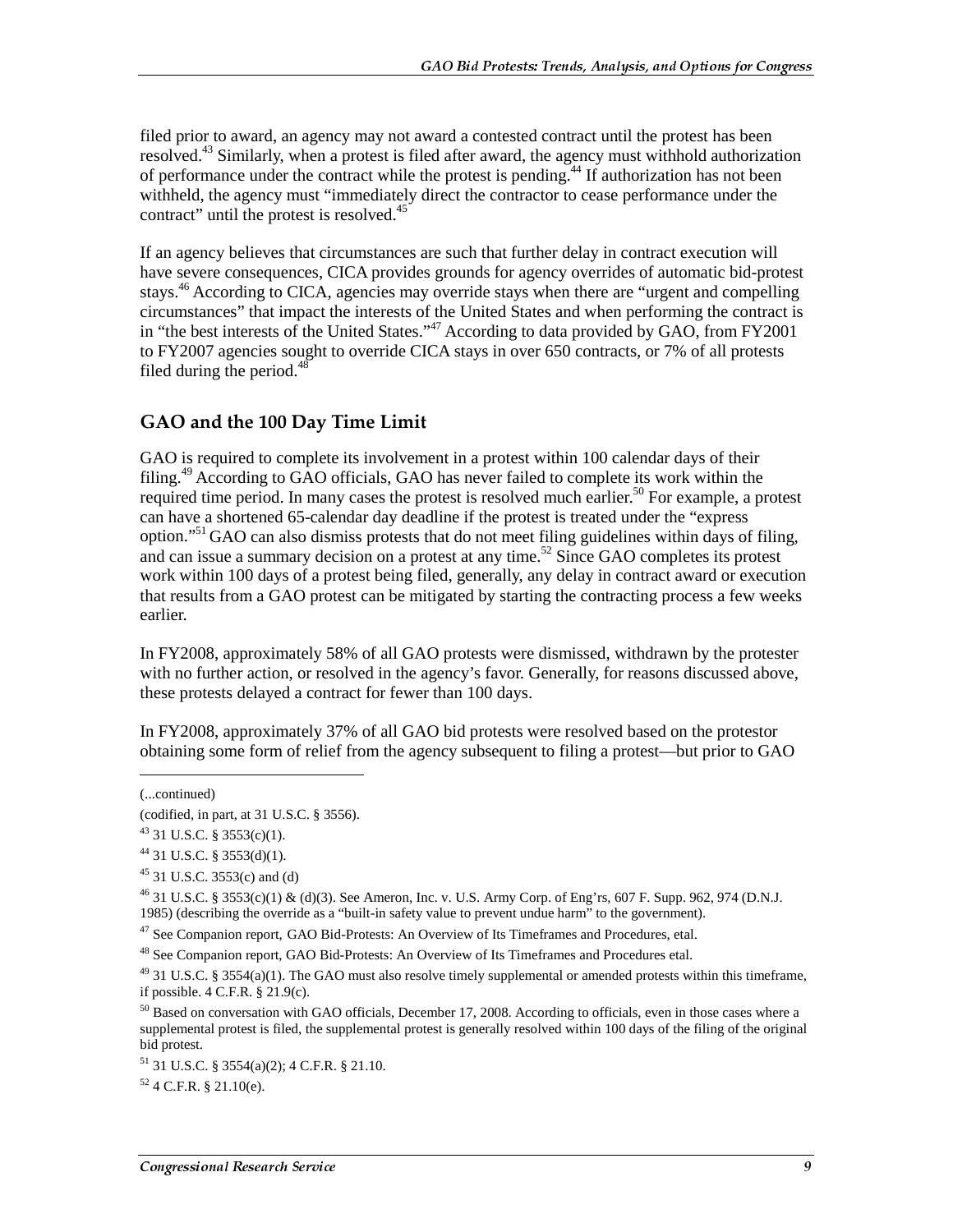issuing an opinion. For example, an agency may recognize an error in the contracting process and choose to re-compete the contract. In these cases, protests are usually withdrawn as a result of the settlement between the parties or dismissed by GAO because the basis for the protest has been resolved. While the withdrawal or dismissal of these protests occurs within 100 days, it could take more than 100 days to provide relief. For example, if the agency agrees to re-compete a contract, the new competition could take more than 100 days. CRS was unable to obtain data on the extent to which such bid protests delay the award or execution of a contract.

Generally, protests sustained by GAO are most likely to delay contract award or execution. Developing a mechanism for remedying the problem more quickly may benefit the government. While on average only 5% of protests are sustained, many of these protests are controversial and receive significant media attention. For example, a recent article referring to the aerial refueling tanker (KC-X), Combat Search and Rescue Replacement helicopter (CSAR-X) and HUMVEES, stated "at least three major Pentagon programs worth a combined \$70 billion were delayed this year due to protests filed by Boeing Co., Lockheed Martin Corp., Northrop Grumman Corp., and  $\overline{\text{others}}$ .  $\cdot$ <sup>53</sup>

### Number of Bid Protests Sustained by GAO

In recent years, neither the number—nor percentage—of bid protests sustained by GAO has increased significantly (see **Figures 6 & 7**). From FY2001 to FY2008, on average 5% of all protests filed were sustained. In FY2001, GAO sustained 66 protests, or 6% of all protests. In FY2008, GAO sustained 60 protests, or 4% of all protests filed, despite a 37% increase in the number of bid protests filed over the same period.





Source: CRS Analysis of Comptroller General annual reports to Congress for FY 2001 – FY 2008.<br>Note: The R<sup>2</sup> value for the linear trend line for the number of protests sustained during the period is 0.2578.

Note: The R<sup>2</sup> value for the linear trend line for the number of protests sustained during the period is 0.2578.<br>
Inna Borak, "GAO Says Federal Contract Protests by US Businesses Hit 10-Year High in 2008," *Associated Prew* 53 Donna Borak, "GAO Says Federal Contract Protests by US Businesses Hit 10-Year High in 2008," *Associated Press Newswires*, December 30, 2008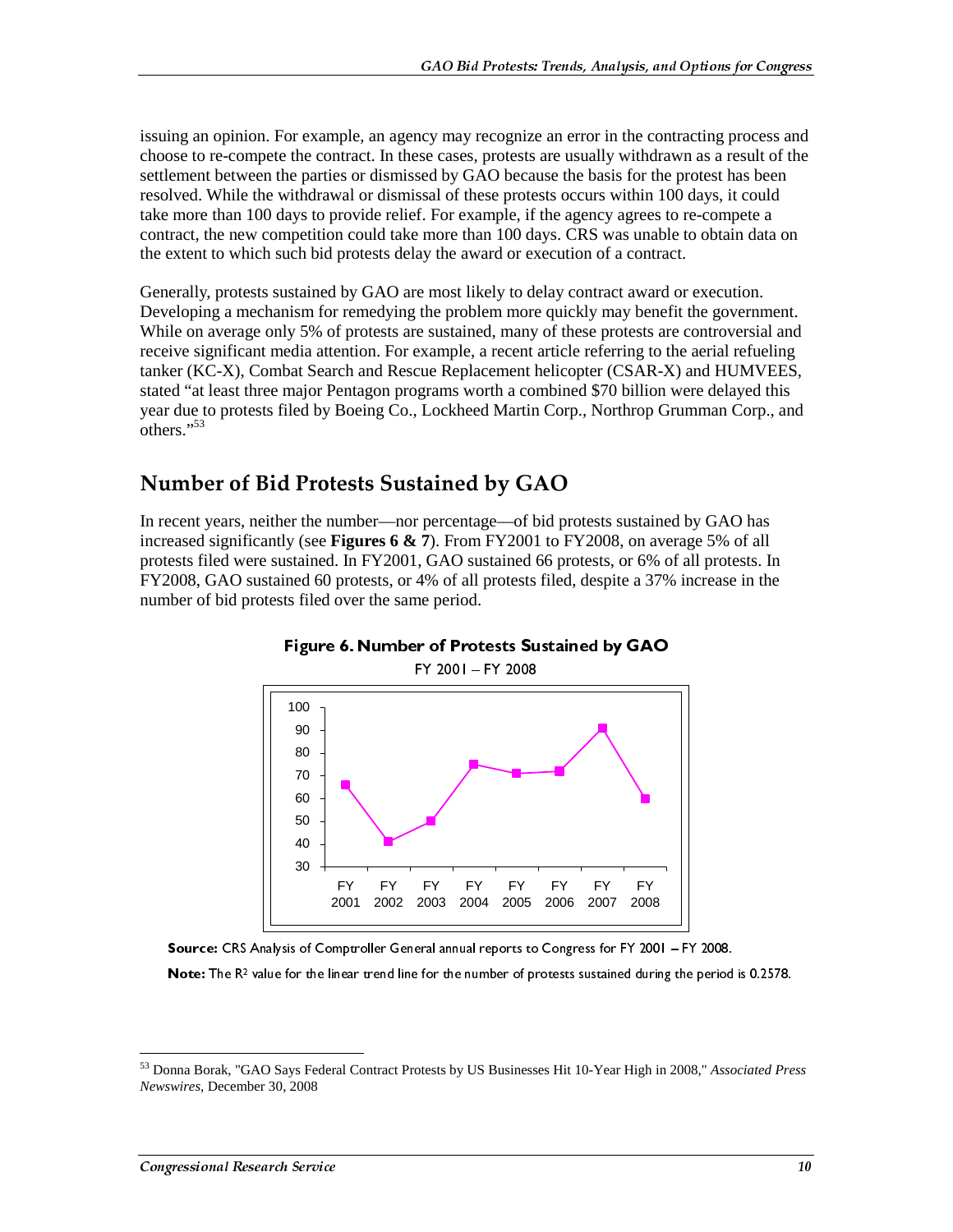





Note: The R<sup>2</sup> for the linear trend line for the percentage of protests sustained by GAO is 0.036.

#### **Common Grounds for GAO Sustaining Bid Protests**

Knowing what aspect of the contracting process most often results in bid protests being sustained could help agencies focus on improving those aspects of contracting. Such improvements could help reduce the number of protests being filed and/or sustained.

GAO officials stated that they do not formally track the most common reasons protests are sustained.<sup>54</sup> Officials believe, however, that among the most common grounds for sustaining protests are

- 1. agencies not maintaining adequate documentation,
- 2. errors in how agency officials conduct discussions with offerors,
- 3. flaws in cost evaluations, and
- 4. agencies not adhering to established evaluation criteria.

For example, many of the common grounds for sustaining protests can be seen in GAO's decision to sustain Boeing's protest of the Air Force's award to Northrop Grumman for the aerial refueling tankers  $(KC-X)$ <sup>55</sup>

#### Documentation

 $\overline{a}$ 

Officials stated that there are strict statutory requirements for documenting agency decisions.<sup>56</sup> In a number of cases, agencies failed to adhere to statutory requirements, resulting in GAO sustaining bid protests. For example, in the KC-X decision, GAO sustained the protest because

<sup>&</sup>lt;sup>54</sup> Based on conversation with GAO officials, December 17, 2008.

<sup>&</sup>lt;sup>55</sup> For a copy of the GAO decision, see http://www.gao.gov/decisions/bidpro/311344.htm.<br><sup>56</sup> See 41 U.S.C. 262(b) (written findings), 41 U.S.C. 417 (recording requirements), and FAR Subpart 4.8 (detailed requirements implementing the regulations).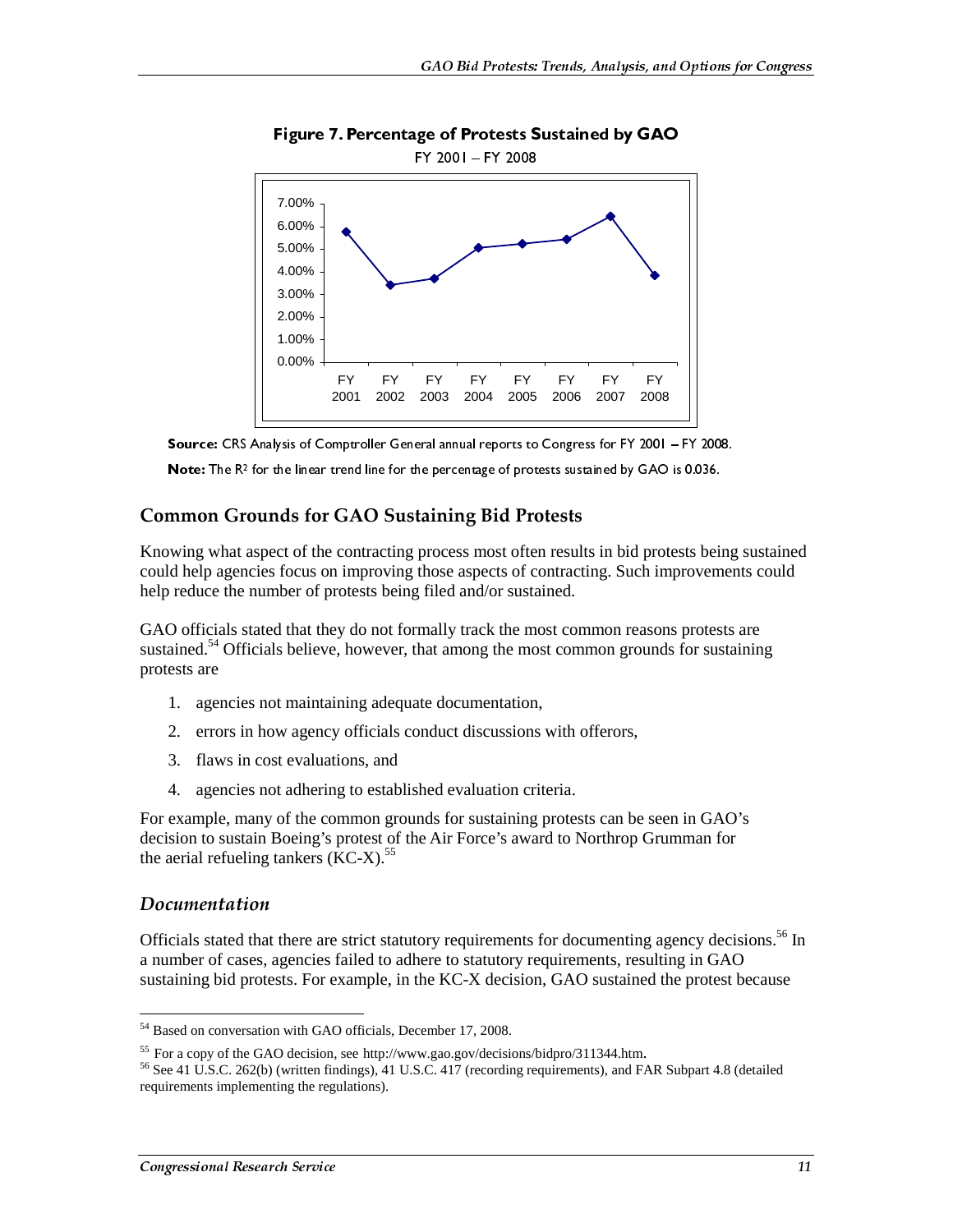"the record must contain adequate documentation showing the bases for the evaluation conclusions and source selection decision... Nevertheless, the record does not establish that the SSAC (Source Source Selection Advisory Council)Source Selection Authority (SSA) and SSA (Source Selection Authority), in considering those strengths and weaknesses, applied the relative weights identified in the RFP (Request for Proposal) for the various SRD (System Requirements Document) requirements (under which the KPPs [Key Performance Parameters] were most important). Moreover, the record does not show any consideration by the SSAC or SSA of the fact that Boeing's proposal was evaluated as satisfying significantly more SRD requirements than Northrop Grumman's."

#### Conduct of Discussions with Offerors

Agencies sometimes conduct discussions with offerors in an unfair manner. For example, in the KC-X decision, GAO sustained the protest because "[t]he Air Force conducted misleading and unequal discussions with Boeing, by informing Boeing that it had fully satisfied a key performance parameter...but later determined that Boeing had only partially met this objective, without advising Boeing of this change in the agency's assessment and while continuing to conduct discussions with Northrop Grumman...." Such unfair discussions are grounds for GAO sustaining a bid protest.

### **Cost Evaluations**

Flaws in cost evaluation models result in bid protests being sustained. For example, in the KC-X decision, GAO sustained the protest because the Air Force's evaluation of construction costs in calculating Boeing's costs for their proposed aircraft was unreasonable. The Air Force conceded that it "made a number of errors in evaluation that, when corrected, result in Boeing displacing Northrop Grumman as the offeror with the lowest most probable life cycle cost...."

### Failure to Adhere to Established Evaluation Criteria

Agencies do not always adhere to the evaluation criteria set forth in the Request for Proposal (RFP). For example, in the KC-X decision, GAO sustained the protest because "The Air Force, in making the award decision, did not assess the relative merits of the proposals in accordance with the evaluation criteria identified in the solicitation, which provided for a relative order of importance for the various technical requirements."

### DOD Contracts and Bid Protests

The number of bid protests filed against DOD has increased from approximately 600 in FY2001 to approximately 840 in FY2008, an increase of 38% (see **Figure 8**). Most of the protests filed against DOD were dismissed, withdrawn by the protester, or settled prior to GAO issuing an opinion. In FY2008, GAO issued an opinion on 29% of these bid protests.<sup>57</sup> Fewer still are sustained by GAO. From FY2001 to FY2008, on average only 5% of protests filed against DOD were sustained by GAO (see **Table A-1** for number of protests filed and sustained, by service).

 $\overline{a}$ <sup>57</sup> Data provided by GAO.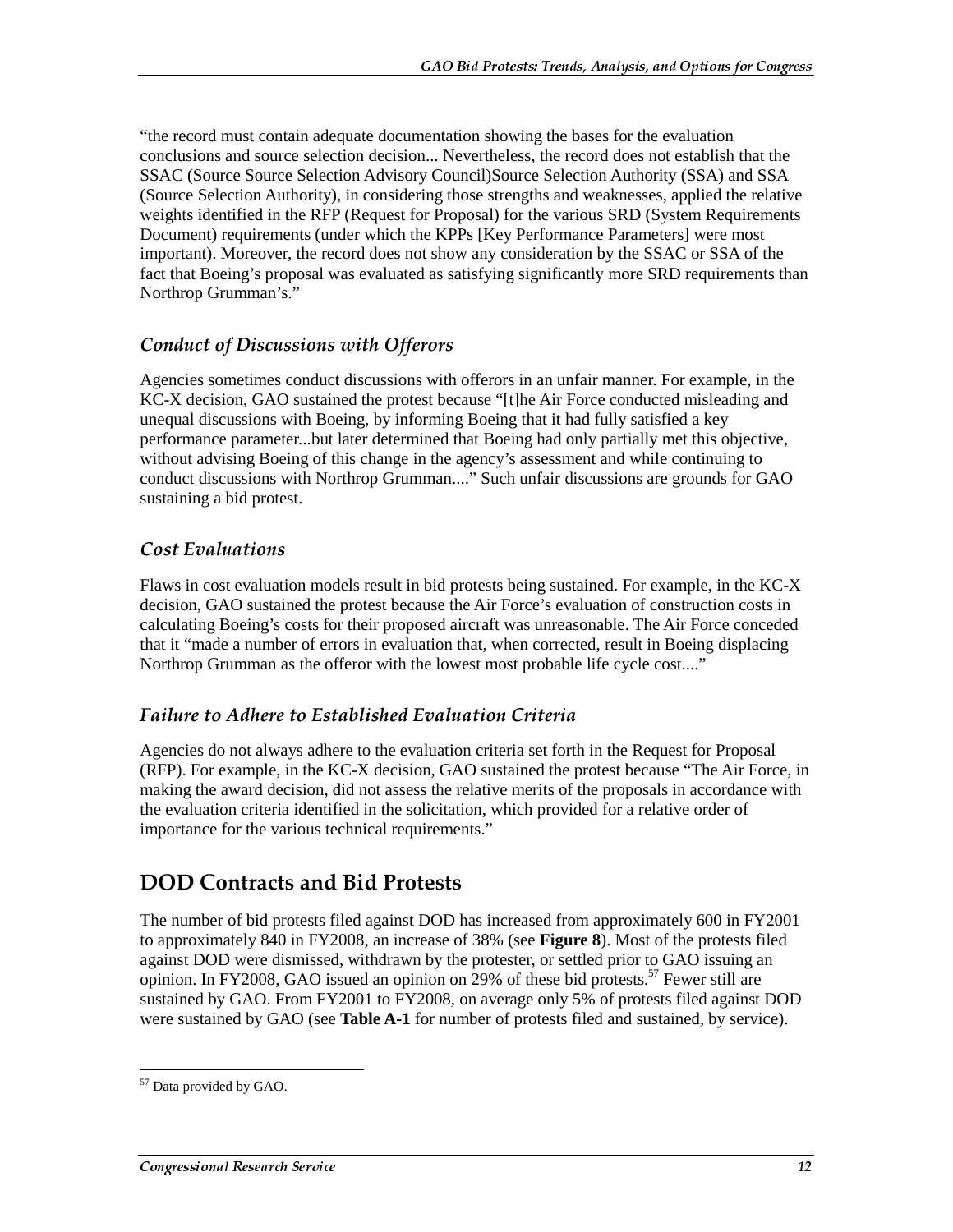

Figure 8. Number of Bid Protests Filed Against DOD

Source: CRS Analysis of Comptroller General annual reports to Congress for FY 2001 – FY 2008.

The overall dollar value of DOD contracts has increased proportionally more than the number of protests filed with GAO. According to *USAspending.gov*, between FY2001 and FY2008, the value of contracts actions signed by DOD increased by 120% (see **Figure 9**). Adjusting for inflation, federal contract spending increased more than 80% between FY2001 and FY2008.<sup>58</sup> This compares to a 39% increase in the number of protests filed against DOD in the same period.59



Source: CRS Analysis of Data from USASpending.gov.

<sup>&</sup>lt;sup>58</sup> Deflators for converting into constant dollars derived from Office of the Under Secretary of Defense (Comptroller), Department of Defense, National Defense Budget Estimates for FY2009, Department of Defense Deflators – TOA 'Total Non-Pay', p. 47, March 2009.

<sup>&</sup>lt;sup>59</sup> CRS was unable to ascertain whether the average dollar value of a contract increased, decreased, or remained constant. Such information would help evaluate more precisely the correlation between the increase in bid protests and the increase in contract spending.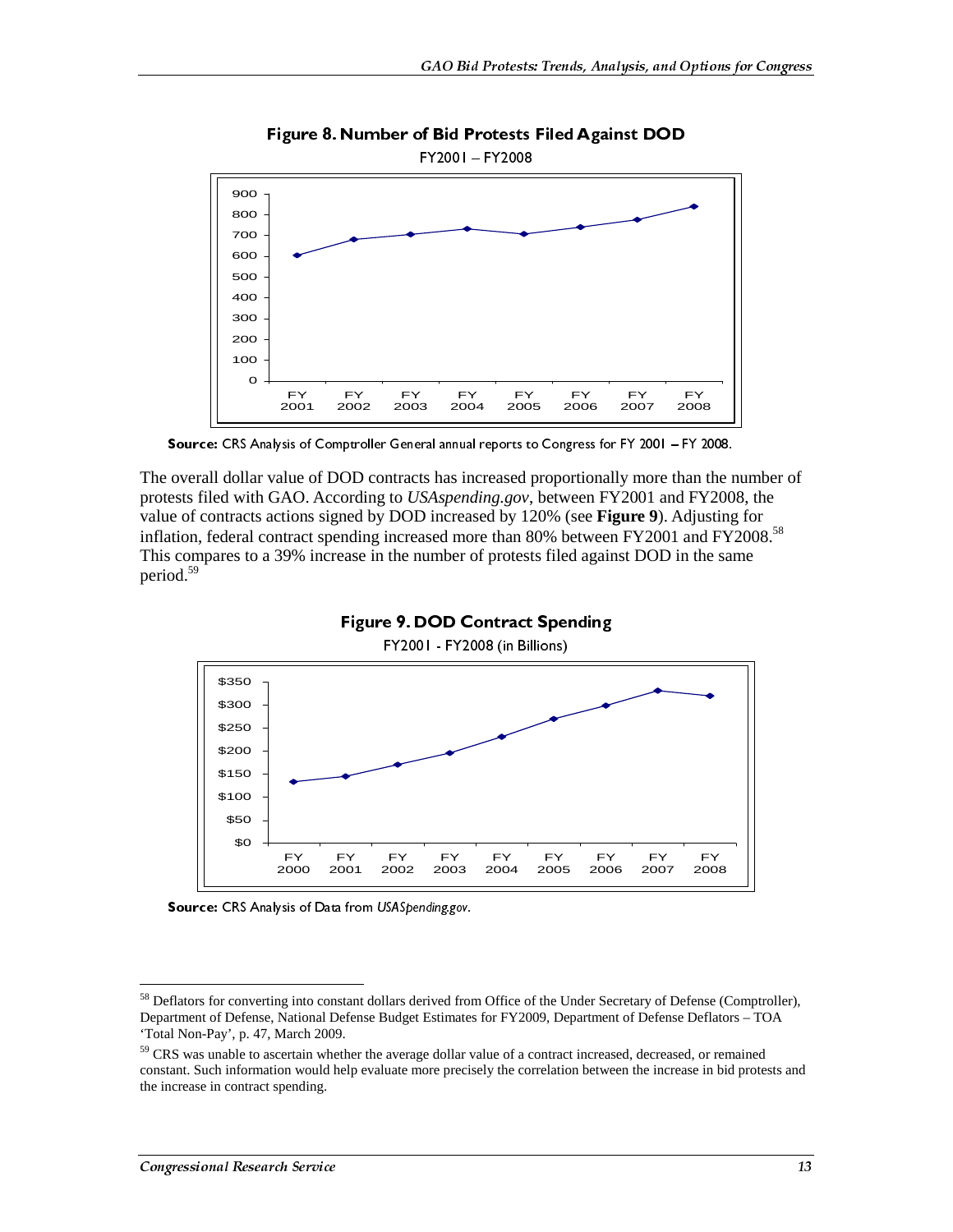In recent years, neither the number – nor percentage – of bid protests sustained against DOD has consistently increased (see **Table A-2**). In FY2001, GAO sustained 40 protests, or 7% of protests filed against DOD, compared to 30 protests, or 4% of protests filed against DOD in FY2008.

Protests against DOD are not sustained at a higher rate than the rest of government (see **Table A-2**). From FY2001 to FY2008, just under 5% of all protests filed against DOD were sustained by GAO, compared to 6% of all protests filed against all federal civilian agencies. During the same period, on average, 60% of all bid protests filed with GAO contested DOD contracts even though DOD accounted for an average of 69% of all federal contract spending (see **Figure 10**).



Figure 10. DOD Share of All Federal Contract Spending and Bid Protests

Source: Spending data obtained from USASpending.gov. Protest data obtained from GAO.

Note: Data based on federal contract awards, by funding agency.

## **Options for Congress**

In assessing whether legislative action could help minimize the number of protests filed with GAO or the delay of award/execution often associated with a protest being sustained, Congress may consider the options discussed below.

Require agencies re-competing a contract as a result of a GAO opinion to amend or reissue the request for proposal within a specified timeframe or publish why the timeframe can not be met.

**Source:** Spending data obtained from USASpending.gov. Protest data obtained from GAO.<br>
Note: Data based on federal contract awards, by funding agency.<br> **PULOINS for Congress**<br>
Sesssing whether legislative action could hel Note: Data based on federal contract awards, by funding agency.<br> **ptions for Congress**<br>
sesssing whether legislative action could help minimizz<br>
Do the delay of award/execution often associated with<br>
consider the options d According to many analysts, the most significant delays in contract award/execution occur when agencies re-compete an award as a result of a GAO opinion. Requiring agencies to amend of reissue a request for proposal within a specified timeframe—or publish why they are unable to meet the requirement—could encourage agencies to re-compete contracts more quickly.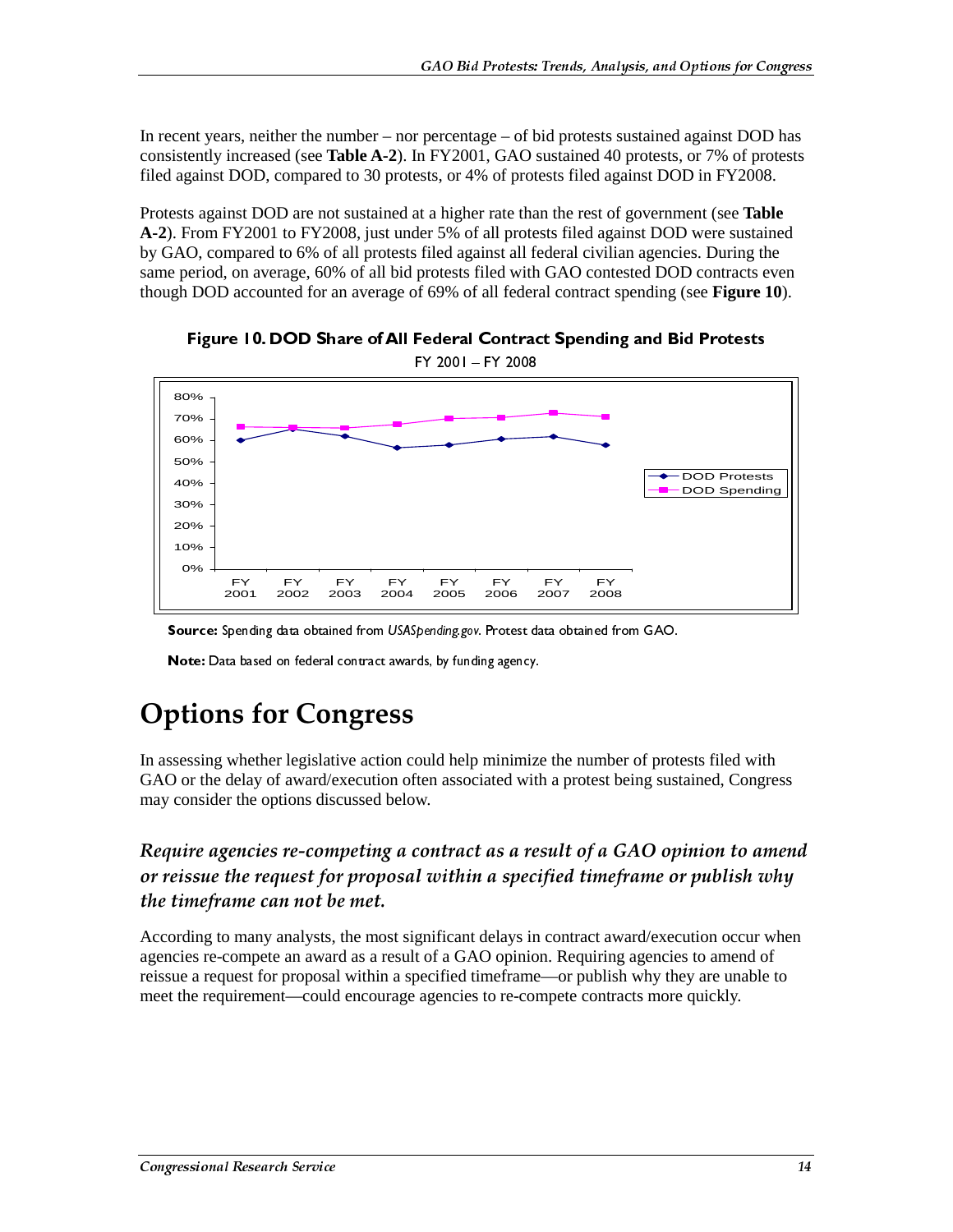### Require GAO to include in its annual report to Congress the most common grounds for sustaining protests.

GAO is required to submit to Congress an annual report on bid protests. The report, which is publicly available, includes the number of bid protests filed and instances where agencies did not implement GAO's recommendations. Including in the report the most common reasons bid protests are sustained could help all agencies identify those aspects of contracting that need to be improved. Such improvements could help reduce the number of protests being filed and sustained. Such a report could also help Congress get a better understanding of the weaknesses in the federal acquisition process and consider any legislative action they deem appropriate.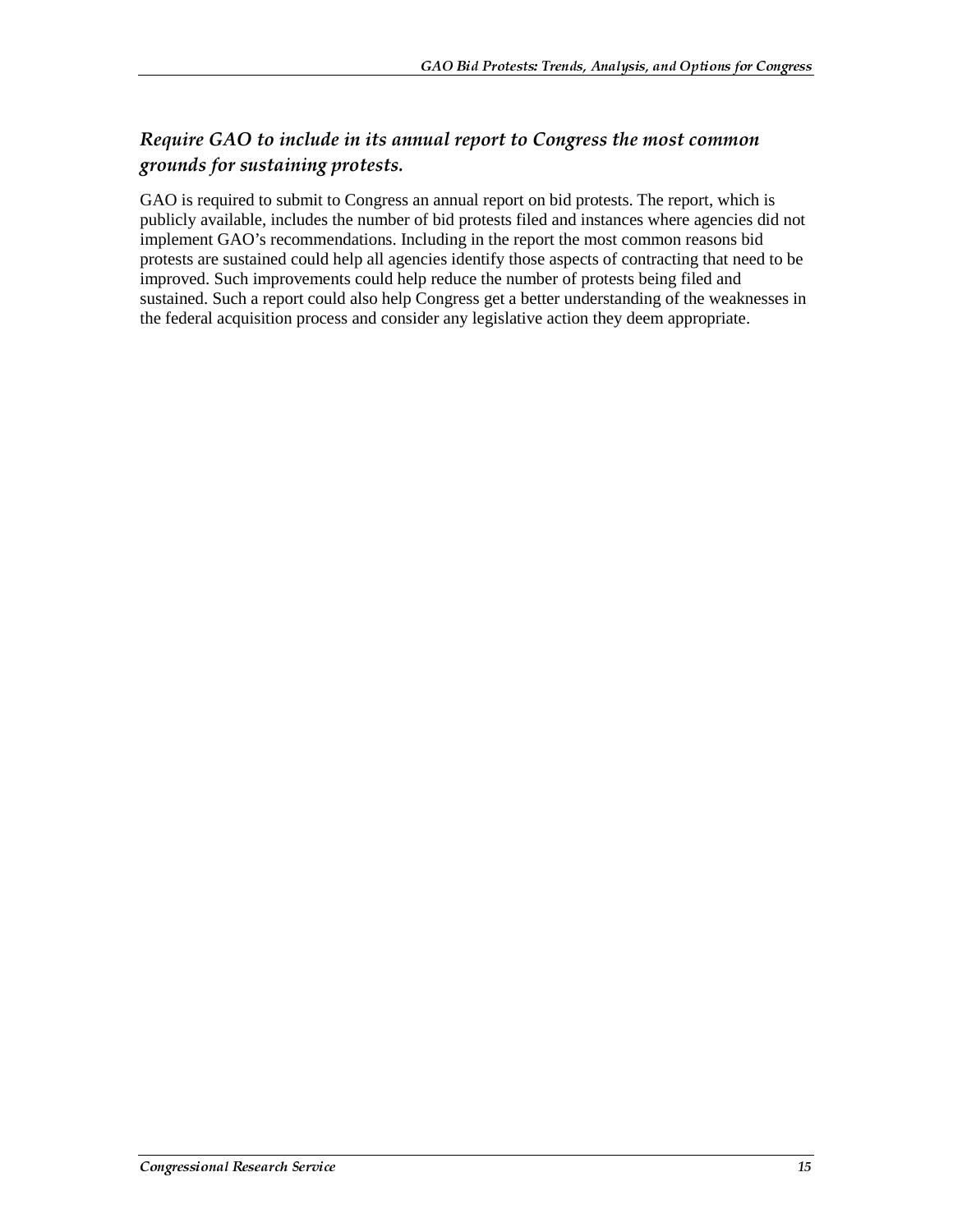## **Appendix A. Bid Protests Filed Against DOD**

| <b>Air Force</b><br>Army<br>5<br>3%<br>224<br>5%<br>145<br>$\overline{2}$<br>FY 2001<br>$3\%$<br>FY 2002<br>136<br>$\overline{\mathbf{4}}$<br>254<br>$\mathbf{I}$<br>4%<br>FY 2003<br>154<br>$\frac{9}{6}$<br>229<br>$20\,$<br>9%<br>$\mathbf{2}$<br>FY 2004<br>132<br>3<br>2%<br>324<br> 8<br>$6\%$<br>$2\%$<br>FY 2005<br>127<br>$\vert$ 3<br>10%<br>282<br>$\overline{7}$<br>$9\%$<br>FY 2006<br> 48<br>$\overline{13}$<br>334<br>12<br>4%<br>136<br> 6<br>12%<br>$22\,$<br>7%<br>FY 2007<br>323<br>$6\%$<br>9<br>$2\%$<br>154<br>9<br>396<br>FY 2008<br>5%<br>6%<br>296<br>142<br>8<br> 4<br>Average<br><b>Marines</b><br><b>Navy</b><br>116<br>FY 2001<br>25<br>$\boldsymbol{6}$<br>24%<br>$\overline{7}$<br>$6\%$<br>$0\%$<br>$4\%$<br>FY 2002<br>16<br>120<br>5<br>FY 2003<br>$20\,$<br>$0\%$<br>$\frac{9}{6}$<br>148<br>$\mathbf{I}$<br>FY 2004<br>$\vert 4$<br>21%<br>112<br>$\mathbf{1}$<br>3<br> 2 <br>$8\%$<br>4%<br>FY 2005<br>135<br>5<br>$4\%$<br>FY 2006<br>32<br>3%<br> 0 <br>$\overline{4}$<br>FY 2007<br>$20\,$<br>$0\%$<br>$6\%$<br>129<br>8<br>FY 2008<br>$22\,$<br>$9\%$<br>126<br>9<br>7%<br>$\overline{2}$<br>$20\,$<br>$\overline{2}$<br>8%<br>123<br>5%<br>6<br>Average<br><b>DLA</b><br>DOD (Misc)<br>$4\%$<br>FY 2001<br>${\bf 80}$<br>3<br>$\vert$ 3<br>$\overline{7}$<br>$0\%$<br>$6\%$<br>FY 2002<br>119<br>35<br>$\overline{2}$<br>0<br>FY 2003<br>107<br>$\frac{9}{6}$<br>46<br>8<br>$\mathbf{I}$<br>1%<br>$0\%$<br>FY 2004<br>115<br>34<br>$\pmb{0}$<br>$\mathbf{I}$<br>FY 2005<br> 2 <br>0%<br>29<br>7%<br>0<br>2<br>FY 2006<br>70<br>4%<br>54<br>5<br>9%<br>3<br>FY 2007<br>0%<br>97<br>70<br>16<br>0<br>1%<br>$0\%$<br>FY 2008<br>87<br>0<br>53<br>$\mathbf{I}$<br>1%<br>100<br>42<br>5<br>Average<br>Source: CRS analysis of data provided by GAO.<br>Notes: Data is based on cases closed and does not include requests for reconsideration; therefore data may not | Total<br>Cases | <b>Protests</b><br><b>Sustained</b> | Percent<br>sustained | <b>Total</b><br>Cases | <b>Protests</b><br><b>Sustained</b> | Percent<br>sustained |  |
|------------------------------------------------------------------------------------------------------------------------------------------------------------------------------------------------------------------------------------------------------------------------------------------------------------------------------------------------------------------------------------------------------------------------------------------------------------------------------------------------------------------------------------------------------------------------------------------------------------------------------------------------------------------------------------------------------------------------------------------------------------------------------------------------------------------------------------------------------------------------------------------------------------------------------------------------------------------------------------------------------------------------------------------------------------------------------------------------------------------------------------------------------------------------------------------------------------------------------------------------------------------------------------------------------------------------------------------------------------------------------------------------------------------------------------------------------------------------------------------------------------------------------------------------------------------------------------------------------------------------------------------------------------------------------------------------------------------------------------------------------------------------------------------------------------------------------------------------------------------------------------------------------------|----------------|-------------------------------------|----------------------|-----------------------|-------------------------------------|----------------------|--|
|                                                                                                                                                                                                                                                                                                                                                                                                                                                                                                                                                                                                                                                                                                                                                                                                                                                                                                                                                                                                                                                                                                                                                                                                                                                                                                                                                                                                                                                                                                                                                                                                                                                                                                                                                                                                                                                                                                            |                |                                     |                      |                       |                                     |                      |  |
|                                                                                                                                                                                                                                                                                                                                                                                                                                                                                                                                                                                                                                                                                                                                                                                                                                                                                                                                                                                                                                                                                                                                                                                                                                                                                                                                                                                                                                                                                                                                                                                                                                                                                                                                                                                                                                                                                                            |                |                                     |                      |                       |                                     |                      |  |
|                                                                                                                                                                                                                                                                                                                                                                                                                                                                                                                                                                                                                                                                                                                                                                                                                                                                                                                                                                                                                                                                                                                                                                                                                                                                                                                                                                                                                                                                                                                                                                                                                                                                                                                                                                                                                                                                                                            |                |                                     |                      |                       |                                     |                      |  |
|                                                                                                                                                                                                                                                                                                                                                                                                                                                                                                                                                                                                                                                                                                                                                                                                                                                                                                                                                                                                                                                                                                                                                                                                                                                                                                                                                                                                                                                                                                                                                                                                                                                                                                                                                                                                                                                                                                            |                |                                     |                      |                       |                                     |                      |  |
|                                                                                                                                                                                                                                                                                                                                                                                                                                                                                                                                                                                                                                                                                                                                                                                                                                                                                                                                                                                                                                                                                                                                                                                                                                                                                                                                                                                                                                                                                                                                                                                                                                                                                                                                                                                                                                                                                                            |                |                                     |                      |                       |                                     |                      |  |
|                                                                                                                                                                                                                                                                                                                                                                                                                                                                                                                                                                                                                                                                                                                                                                                                                                                                                                                                                                                                                                                                                                                                                                                                                                                                                                                                                                                                                                                                                                                                                                                                                                                                                                                                                                                                                                                                                                            |                |                                     |                      |                       |                                     |                      |  |
|                                                                                                                                                                                                                                                                                                                                                                                                                                                                                                                                                                                                                                                                                                                                                                                                                                                                                                                                                                                                                                                                                                                                                                                                                                                                                                                                                                                                                                                                                                                                                                                                                                                                                                                                                                                                                                                                                                            |                |                                     |                      |                       |                                     |                      |  |
|                                                                                                                                                                                                                                                                                                                                                                                                                                                                                                                                                                                                                                                                                                                                                                                                                                                                                                                                                                                                                                                                                                                                                                                                                                                                                                                                                                                                                                                                                                                                                                                                                                                                                                                                                                                                                                                                                                            |                |                                     |                      |                       |                                     |                      |  |
|                                                                                                                                                                                                                                                                                                                                                                                                                                                                                                                                                                                                                                                                                                                                                                                                                                                                                                                                                                                                                                                                                                                                                                                                                                                                                                                                                                                                                                                                                                                                                                                                                                                                                                                                                                                                                                                                                                            |                |                                     |                      |                       |                                     |                      |  |
|                                                                                                                                                                                                                                                                                                                                                                                                                                                                                                                                                                                                                                                                                                                                                                                                                                                                                                                                                                                                                                                                                                                                                                                                                                                                                                                                                                                                                                                                                                                                                                                                                                                                                                                                                                                                                                                                                                            |                |                                     |                      |                       |                                     |                      |  |
|                                                                                                                                                                                                                                                                                                                                                                                                                                                                                                                                                                                                                                                                                                                                                                                                                                                                                                                                                                                                                                                                                                                                                                                                                                                                                                                                                                                                                                                                                                                                                                                                                                                                                                                                                                                                                                                                                                            |                |                                     |                      |                       |                                     |                      |  |
|                                                                                                                                                                                                                                                                                                                                                                                                                                                                                                                                                                                                                                                                                                                                                                                                                                                                                                                                                                                                                                                                                                                                                                                                                                                                                                                                                                                                                                                                                                                                                                                                                                                                                                                                                                                                                                                                                                            |                |                                     |                      |                       |                                     |                      |  |
|                                                                                                                                                                                                                                                                                                                                                                                                                                                                                                                                                                                                                                                                                                                                                                                                                                                                                                                                                                                                                                                                                                                                                                                                                                                                                                                                                                                                                                                                                                                                                                                                                                                                                                                                                                                                                                                                                                            |                |                                     |                      |                       |                                     |                      |  |
|                                                                                                                                                                                                                                                                                                                                                                                                                                                                                                                                                                                                                                                                                                                                                                                                                                                                                                                                                                                                                                                                                                                                                                                                                                                                                                                                                                                                                                                                                                                                                                                                                                                                                                                                                                                                                                                                                                            |                |                                     |                      |                       |                                     |                      |  |
|                                                                                                                                                                                                                                                                                                                                                                                                                                                                                                                                                                                                                                                                                                                                                                                                                                                                                                                                                                                                                                                                                                                                                                                                                                                                                                                                                                                                                                                                                                                                                                                                                                                                                                                                                                                                                                                                                                            |                |                                     |                      |                       |                                     | 10%                  |  |
|                                                                                                                                                                                                                                                                                                                                                                                                                                                                                                                                                                                                                                                                                                                                                                                                                                                                                                                                                                                                                                                                                                                                                                                                                                                                                                                                                                                                                                                                                                                                                                                                                                                                                                                                                                                                                                                                                                            |                |                                     |                      |                       |                                     |                      |  |
|                                                                                                                                                                                                                                                                                                                                                                                                                                                                                                                                                                                                                                                                                                                                                                                                                                                                                                                                                                                                                                                                                                                                                                                                                                                                                                                                                                                                                                                                                                                                                                                                                                                                                                                                                                                                                                                                                                            |                |                                     |                      |                       |                                     |                      |  |
|                                                                                                                                                                                                                                                                                                                                                                                                                                                                                                                                                                                                                                                                                                                                                                                                                                                                                                                                                                                                                                                                                                                                                                                                                                                                                                                                                                                                                                                                                                                                                                                                                                                                                                                                                                                                                                                                                                            |                |                                     |                      |                       |                                     |                      |  |
|                                                                                                                                                                                                                                                                                                                                                                                                                                                                                                                                                                                                                                                                                                                                                                                                                                                                                                                                                                                                                                                                                                                                                                                                                                                                                                                                                                                                                                                                                                                                                                                                                                                                                                                                                                                                                                                                                                            |                |                                     |                      |                       |                                     |                      |  |
|                                                                                                                                                                                                                                                                                                                                                                                                                                                                                                                                                                                                                                                                                                                                                                                                                                                                                                                                                                                                                                                                                                                                                                                                                                                                                                                                                                                                                                                                                                                                                                                                                                                                                                                                                                                                                                                                                                            |                |                                     |                      |                       |                                     |                      |  |
|                                                                                                                                                                                                                                                                                                                                                                                                                                                                                                                                                                                                                                                                                                                                                                                                                                                                                                                                                                                                                                                                                                                                                                                                                                                                                                                                                                                                                                                                                                                                                                                                                                                                                                                                                                                                                                                                                                            |                |                                     |                      |                       |                                     |                      |  |
|                                                                                                                                                                                                                                                                                                                                                                                                                                                                                                                                                                                                                                                                                                                                                                                                                                                                                                                                                                                                                                                                                                                                                                                                                                                                                                                                                                                                                                                                                                                                                                                                                                                                                                                                                                                                                                                                                                            |                |                                     |                      |                       |                                     | 54%                  |  |
|                                                                                                                                                                                                                                                                                                                                                                                                                                                                                                                                                                                                                                                                                                                                                                                                                                                                                                                                                                                                                                                                                                                                                                                                                                                                                                                                                                                                                                                                                                                                                                                                                                                                                                                                                                                                                                                                                                            |                |                                     |                      |                       |                                     |                      |  |
|                                                                                                                                                                                                                                                                                                                                                                                                                                                                                                                                                                                                                                                                                                                                                                                                                                                                                                                                                                                                                                                                                                                                                                                                                                                                                                                                                                                                                                                                                                                                                                                                                                                                                                                                                                                                                                                                                                            |                |                                     |                      |                       |                                     | 17%                  |  |
|                                                                                                                                                                                                                                                                                                                                                                                                                                                                                                                                                                                                                                                                                                                                                                                                                                                                                                                                                                                                                                                                                                                                                                                                                                                                                                                                                                                                                                                                                                                                                                                                                                                                                                                                                                                                                                                                                                            |                |                                     |                      |                       |                                     |                      |  |
|                                                                                                                                                                                                                                                                                                                                                                                                                                                                                                                                                                                                                                                                                                                                                                                                                                                                                                                                                                                                                                                                                                                                                                                                                                                                                                                                                                                                                                                                                                                                                                                                                                                                                                                                                                                                                                                                                                            |                |                                     |                      |                       |                                     |                      |  |
|                                                                                                                                                                                                                                                                                                                                                                                                                                                                                                                                                                                                                                                                                                                                                                                                                                                                                                                                                                                                                                                                                                                                                                                                                                                                                                                                                                                                                                                                                                                                                                                                                                                                                                                                                                                                                                                                                                            |                |                                     |                      |                       |                                     |                      |  |
|                                                                                                                                                                                                                                                                                                                                                                                                                                                                                                                                                                                                                                                                                                                                                                                                                                                                                                                                                                                                                                                                                                                                                                                                                                                                                                                                                                                                                                                                                                                                                                                                                                                                                                                                                                                                                                                                                                            |                |                                     |                      |                       |                                     | 23%                  |  |
|                                                                                                                                                                                                                                                                                                                                                                                                                                                                                                                                                                                                                                                                                                                                                                                                                                                                                                                                                                                                                                                                                                                                                                                                                                                                                                                                                                                                                                                                                                                                                                                                                                                                                                                                                                                                                                                                                                            |                |                                     |                      |                       |                                     |                      |  |
|                                                                                                                                                                                                                                                                                                                                                                                                                                                                                                                                                                                                                                                                                                                                                                                                                                                                                                                                                                                                                                                                                                                                                                                                                                                                                                                                                                                                                                                                                                                                                                                                                                                                                                                                                                                                                                                                                                            |                |                                     |                      |                       |                                     | 14%                  |  |
| reconcile with information contained in GAO's annual report to Congress.                                                                                                                                                                                                                                                                                                                                                                                                                                                                                                                                                                                                                                                                                                                                                                                                                                                                                                                                                                                                                                                                                                                                                                                                                                                                                                                                                                                                                                                                                                                                                                                                                                                                                                                                                                                                                                   |                |                                     |                      |                       |                                     |                      |  |
| Congressional Research Service                                                                                                                                                                                                                                                                                                                                                                                                                                                                                                                                                                                                                                                                                                                                                                                                                                                                                                                                                                                                                                                                                                                                                                                                                                                                                                                                                                                                                                                                                                                                                                                                                                                                                                                                                                                                                                                                             |                |                                     |                      |                       |                                     | 16                   |  |

#### Table A-1. Bid Protests Filed Against DOD

**Source:** CRS analysis of data provided by GAO.<br>**Notes:** Data is based on cases closed and does n<br>reconcile with information contained in GAO's ar<br>pressional Research Service Notes: Data is based on cases closed and does not include requests for reconsideration; therefore data may not reconcile with information contained in GAO's annual report to Congress.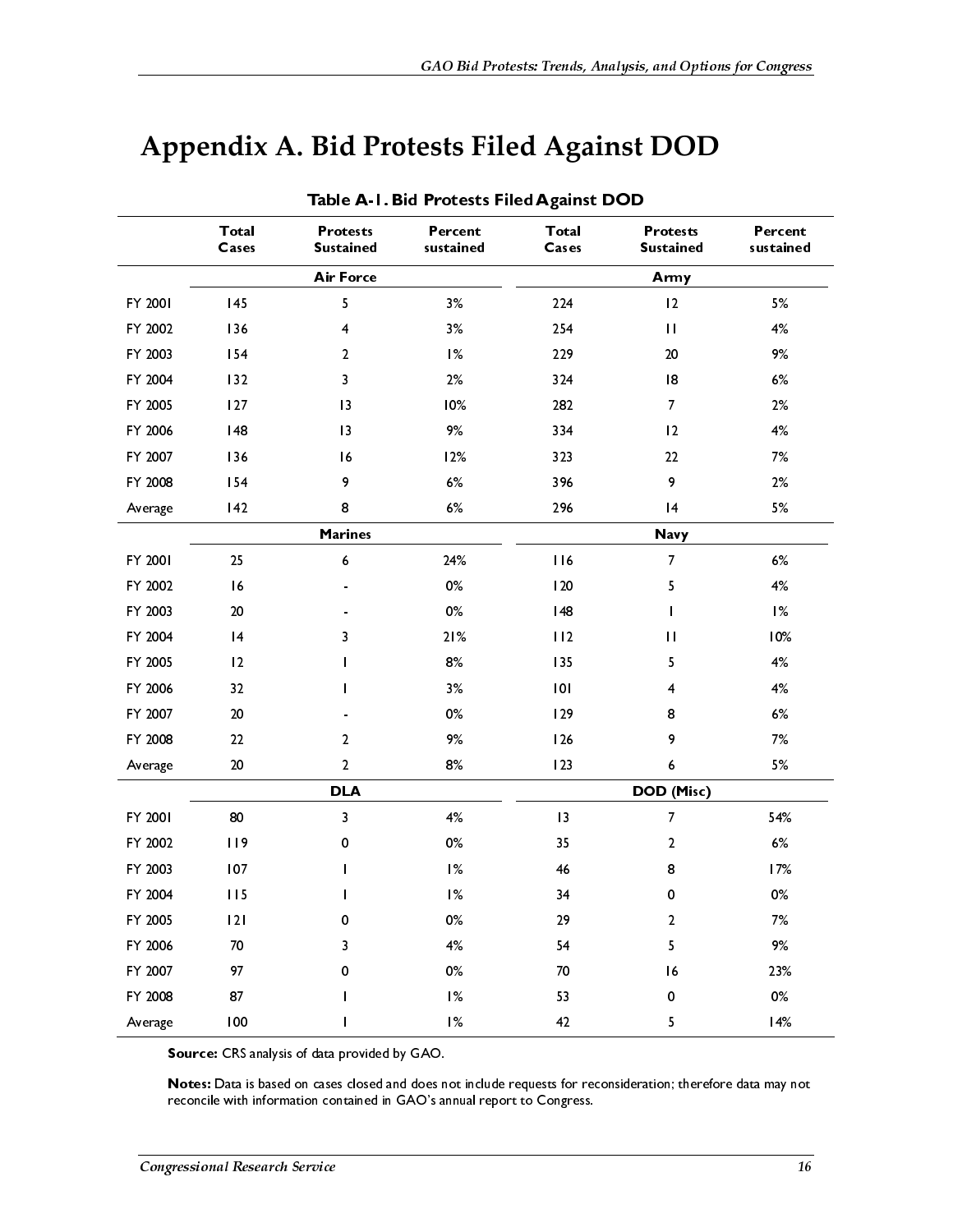|         | Civilian           |                               | <b>DOD</b>         |                        | Civilian + DOD     |                    |                                  |                                    |                               |                                 |
|---------|--------------------|-------------------------------|--------------------|------------------------|--------------------|--------------------|----------------------------------|------------------------------------|-------------------------------|---------------------------------|
|         | <b>Total Cases</b> | <b>Decisions</b><br>Sustained | <b>Total Cases</b> | Decisions<br>Sustained | <b>Total Cases</b> | Total<br>Sustained | Percent<br>Sustained<br>Civilian | Percent<br>Sustained<br><b>DOD</b> | % Cases<br>from<br><b>DOD</b> | % Sustain<br>from<br><b>DOD</b> |
| FY 2001 | 404                | 26                            | 603                | 40                     | 1,007              | 66                 | 6%                               | 7%                                 | 60%                           | 61%                             |
| FY 2002 | 365                | 9                             | 680                | 22                     | 1,032              | 4 <sub>1</sub>     | 5%                               | 3%                                 | 65%                           | 54%                             |
| FY 2003 | 435                | 8                             | 704                | 32                     | 1, 139             | 50                 | 4%                               | 5%                                 | 62%                           | 64%                             |
| FY 2004 | 565                | 39                            | 731                | 36                     | 1,296              | 75                 | 7%                               | 5%                                 | 56%                           | 48%                             |
| FY 2005 | 517                | 43                            | 706                | 28                     | 1,223              | 7 <sup>1</sup>     | 8%                               | 4%                                 | 58%                           | 39%                             |
| FY 2006 | 483                | 34                            | 739                | 38                     | 1,222              | 72                 | 7%                               | 5%                                 | 60%                           | 53%                             |
| FY 2007 | 483                | 27                            | 775                | 62                     | 1,258              | 89                 | 6%                               | 8%                                 | 62%                           | 70%                             |
| FY 2008 | 616                | 30                            | 838                | 30                     | 1,454              | 60                 | 5%                               | 4%                                 | 58%                           | 50%                             |

Table A-2. Comparison of Protests Filed Against DOD vs. Civilian Agencies

Source: CRS Analysis of data provided by GAO.

Notes: Data does not include requests for reconsideration and therefore may not reconcile with information contained in GAO's annual report to Congress.